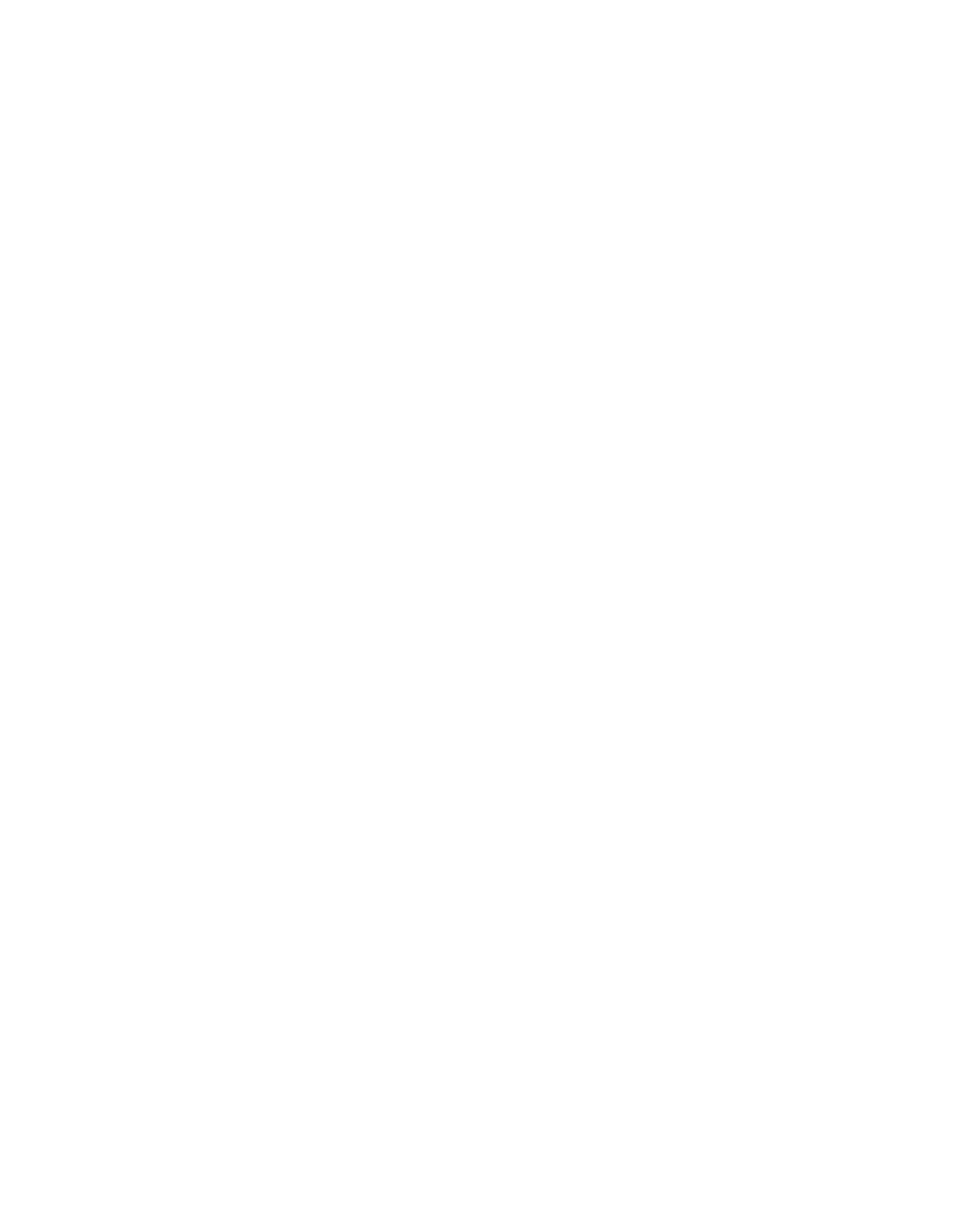

## **DRAFT CIVIL AVIATION (JERSEY) LAW 200-**

#### **European Convention on Human Rights**

In accordance with the provisions of Article 16 of the Human Rights (Jersey) Law 2000 the Chief Minister has made the following statement –

In the view of the Chief Minister the provisions of the Draft Civil Aviation (Jersey) Law 200- are compatible with the Convention Rights.

(Signed) **Senator F.H. Walker**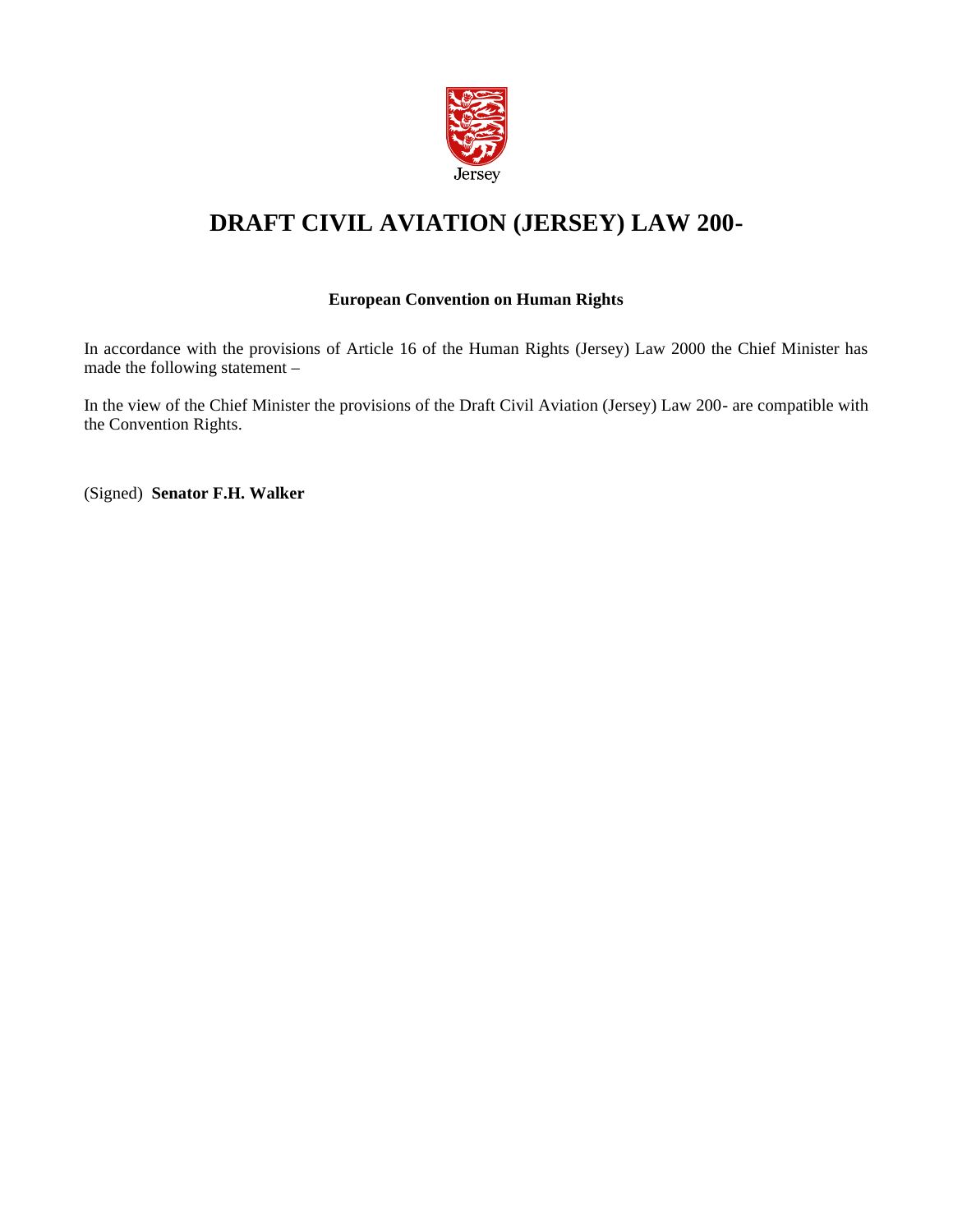#### **REPORT**

The States are asked to consider, and if appropriate approve, a new Law to separate the regulation of safety aspects of aviation in Jersey from the management and operation of Jersey Airport and to create the office of Director of Civil Aviation to provide this safety regulation.

#### **Background**

Jersey is, through the United Kingdom's ratification, a party to the Chicago Convention on International Civil Aviation ("the Convention") which is the international convention governing arrangements for civil aviation.

The International Civil Aviation Organisation ("ICAO"), a regulatory body established under the Convention, monitors compliance with ICAO Member States' obligations under the Convention. An audit of the United Kingdom's arrangements for regulating international civil aviation took place in 2000.

In its report ICAO raised concerns about regulation in some of the Overseas Territories where, as is the case in Jersey and the other Crown Dependencies, airports are operated by the government. The United Kingdom Government has since confirmed to the governments of the Crown Dependencies that these concerns apply equally to the regulation of international civil aviation in all the Crown Dependencies.

Under the Convention, the United Kingdom is responsible for ensuring the maintenance of international standards of aviation in the Crown Dependencies, as set out in the Standards and Recommended Practices, laid down in the 18 Annexes to the Convention.

It is expected that in the course of the next audit of the United Kingdom, the United Kingdom Government will be asked to demonstrate that it has made satisfactory arrangements for ensuring the continued adherence to the Convention's Standards and Recommended Practices in the Crown Dependencies.

The area of concern for ICAO in relation to the Overseas Territories, and thus by extension to the Crown Dependencies, is the apparent lack of independence of the regulator from the airport operator. The current arrangement under which both the administrative and regulatory functions at Jersey Airport are the responsibility of and are carried out by the same authority (the Minister for Economic Development or the Airport Director under the authority of the Minister) does not meet with ICAO standards and must be changed. It is necessary to separate the functions of airport operator and regulator between two bodies.

Discussions have been held between officials from all the Crown Dependencies and the United Kingdom, from which it has emerged that the ICAO requirements would be met by a new legislative regime in which –

- A local regulator is in place who is demonstrably independent of the airport operator
- The advice from the local regulator has to be accepted by the airport operator and that the regulator is required to enforce the appropriate international standards
- The regulator has power to enforce compliance.

Accordingly, the Director of Civil Aviation will be responsible to the Chief Minister while the Airport Director will continue to be responsible to the Minister for Economic Development.

In carrying out the functions of the office of Director of Civil Aviation, the Director will be required to act in a way best calculated to achieve compliance with the international obligations that bind Jersey in respect of the safety of civil aviation.

This means, in particular, compliance with the Chicago Convention concluded on 7th December 1944 at the International Civil Aviation Conference held in that city.

After the Law comes into force, an operator of an aerodrome (at present the States of Jersey, in the case of Jersey Airport) will be required to obtain and comply with an aerodrome licence. The Director of Civil Aviation will be the licensing authority.

The Director will also be required to tender advice to the Chief Minister on the safety of civil aviation and international relations and commitments in respect of civil aviation.

#### **Consultations**

A consultation paper was issued to the main stakeholders on 10th December 2007 with a closing date for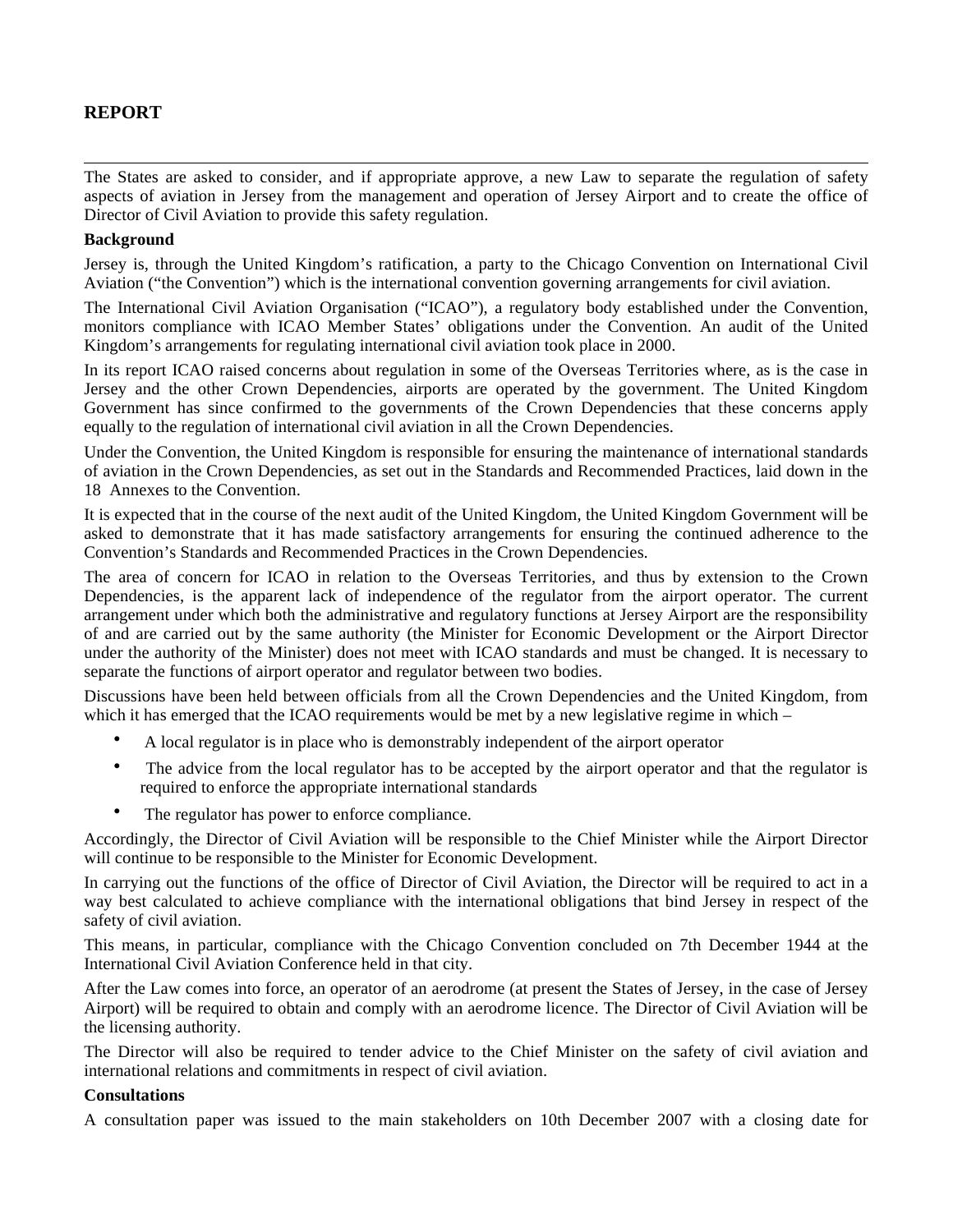comments of 20th January 2008.

Three responses were received, none of which were judged to require changes to the draft Law.

#### **Financial/manpower implications**

There are no additional manpower implications resulting from this Law. The Office of the Director of Civil Aviation will be staffed by one person, the Director, being transferred from the Economic Development (Airport) headcount to the Chief Minister's Department. Once the Office is fully established and the international audit completed, it is planned to reduce the post of Director to a part-time one, although it may be necessary then to employ a part-time administrator/assistant.

The financial cost of the Office will be met by payments, by Jersey Airport, of a licence fee. Jersey Airport currently contracts with technical experts in various fields to provide regulatory advice; these contracts and the cost of same will be transferred from Jersey Airport to the Office of the Director of Civil Aviation. Overall financial cost increases will be limited to such matters as office accommodation.

#### **European Convention on Human Rights**

Article 16 of the Human Rights (Jersey) Law 2000 requires the Minister in charge of a Projet de Loi to make a statement about the compatibility of the provisions of the Projet with the Convention rights (as defined by Article 1 of the Law). On 1st April 2008 the Chief Minister made the following statement before Second Reading of this Projet in the States Assembly –

In the view of the Chief Minister the provisions of the Draft Civil Aviation (Jersey) Law 200- are compatible with the Convention Rights.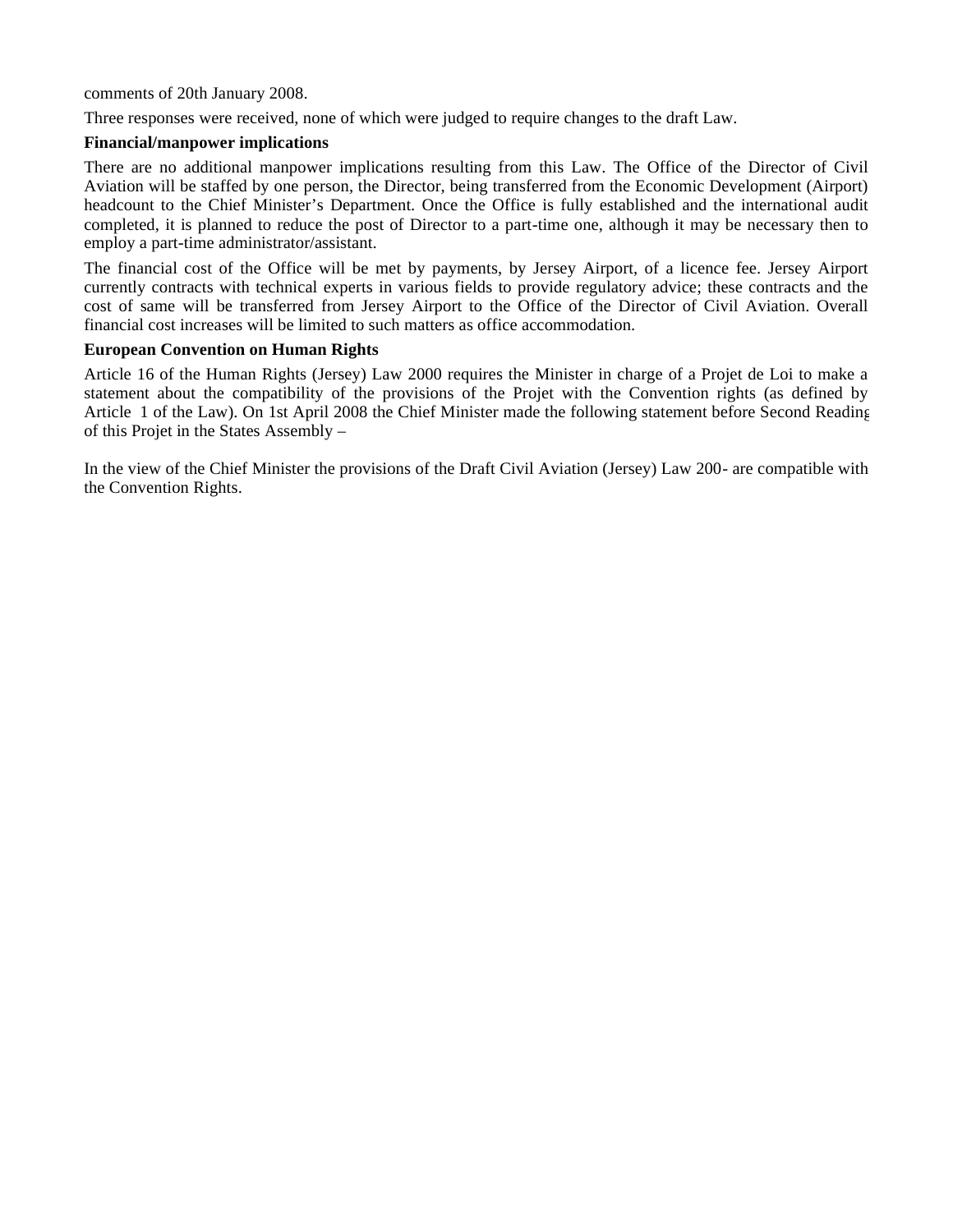#### **Explanatory Note**

This Law will create the office of Director of Civil Aviation, with the responsibility the safety of civil aviation in Jersey.

It would, therefore, separate the safety of civil aviation from the management and operation of Jersey Airport.

Accordingly, the Director of Civil Aviation will be responsible to the Chief Minister, while the Airport Director will continue to be responsible to the Minister for Economic Development.

In carrying out the functions of the office of Director of Civil Aviation, the Director will be required to act in a way best calculated to achieve compliance with the international obligations that bind Jersey in respect of the safety of civil aviation.

This means, in particular, compliance with the Chicago Convention concluded on 7th December 1944 at the International Civil Aviation Conference held in that city.

After the Law comes into force, an operator of an aerodrome (at present the States of Jersey, in the case of Jersey Airport) will be required to obtain and comply with an aerodrome licence. The Director of Civil Aviation will be the licensing authority.

The Director will also be required to tender advice to the Minister on the safety of civil aviation and international relations and commitments in respect of civil aviation.

Although the Civil Aviation Authority in the United Kingdom will continue to be responsible for issuing air transport licences under the Civil Aviation Act 1982, the new Law will itself provide for those other matters relating to civil aviation that are at present regulated under United Kingdom legislation that extends to Jersey.

The Law will do so either directly – for example, in respect of the licensing of aerodromes – or indirectly, by conferring on the States and on the Minister power to make subordinate legislation by way of Regulations and Orders, such as Air Navigation Orders.

#### **Part 1 – Interpretation**

*Article 1* defines expressions used in the Law.

#### **Part 2 – Administration of civil aviation**

#### *Appointment of Director of Civil Aviation*

*Article 2* establishes the office of Director of Civil Aviation and sets out its status as a corporation sole responsible to the Minister.

*Article 3* provides that the person appointed to the office of the Director of Civil Aviation is to be appointed by the Minister after consulting the States Employment Board. The person must have experience and expertise in the regulation of civil aviation, and must be otherwise a fit and proper person to hold the office.

*Article 4* sets out the terms of appointment of a person to be the Director including terms that guarantee his or her independence.

*Article 5* provides for an acting appointment to the office of Director.

*Article 6* requires the Minister to ensure that the Director has sufficient resources to carry out his or her functions. The Minister must first consult the Minister for Treasury and Resources and the Minister for Economic Development on the proposed level of the resources. (To determine to what extent the office of Director is to be funded by the public and to what extent by Jersey Airport.)

*Article 7* allows the Director to enter into contracts for certain of the functions of the office to be carried out by other qualified people.

*Article 8* allows the Director to delegate functions of the office of Director to States' employees or to people contracted to carry out the functions.

*Article 9* requires the Director to provide the Minister with an annual report, which the Minister must lay before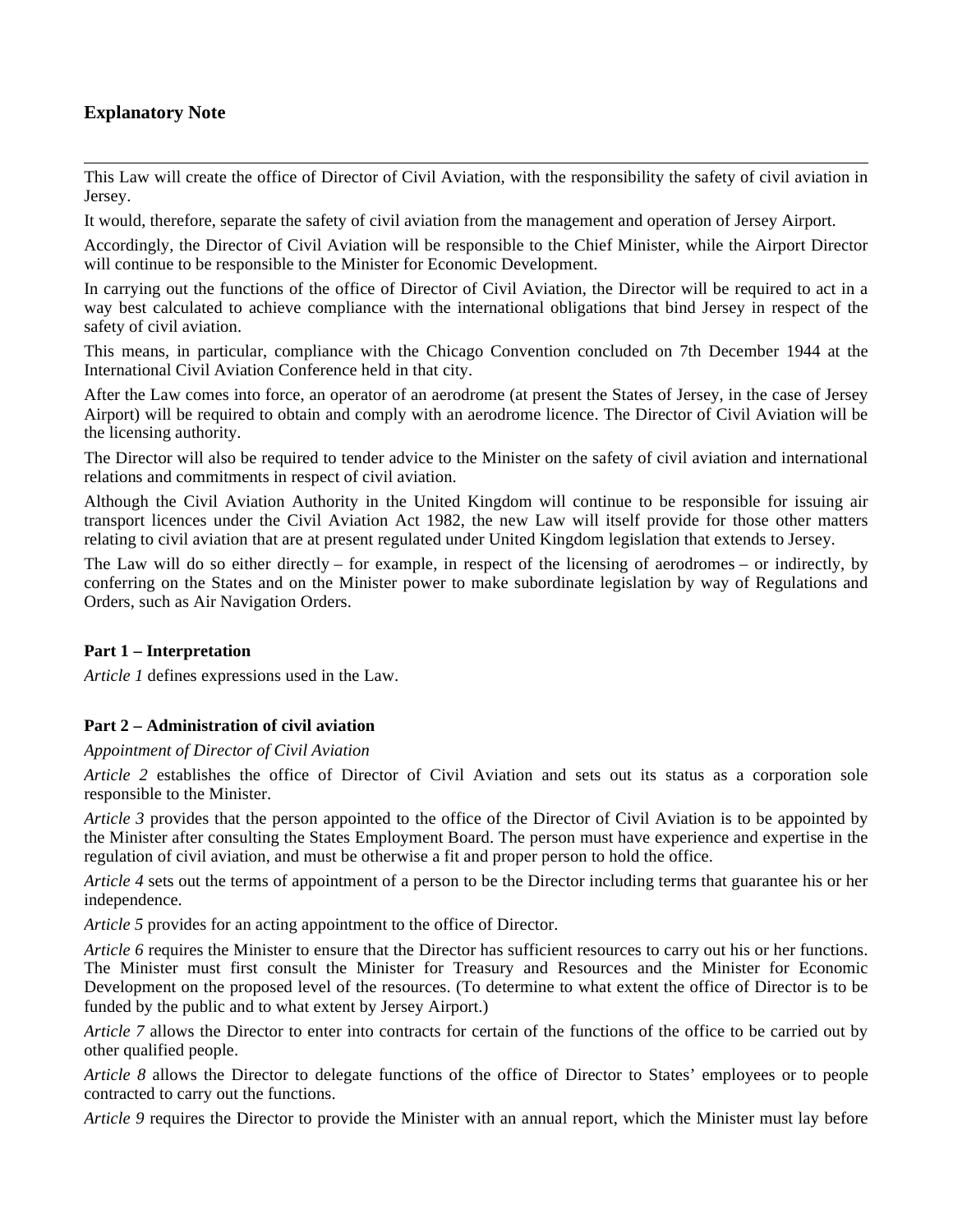the States.

*Functions of Director of Civil Aviation*

*Article 10* sets out the functions of the office of Director, being mainly to ensure the safety of aerodromes and air traffic.

*Article 11* allows the Director to require certain people to supply the Director with information needed to carryout the functions of the office of Director.

#### **Part 3 – Licensing of aerodromes**

*Article 12* provides that, with certain exceptions, aircraft must only land and take off from licensed aerodromes.

*Article 13* sets out set out how the operator of an aerodrome may apply for a licence.

*Article 14* requires the Minister to determine the fee payable on the grant or renewal of an aerodrome licence. Since this will be a fairly substantial amount, the Minister must first seek and consider the advice of the Minister for Treasury and Resources and the Minister for Economic Development (again a question of who pays for the office of Director).

*Article 15* sets out how an aerodrome licence may be revoked, suspended or varied.

*Article 16* sets out a system of appeals from decisions of the Director, first to the Minister and then to the Royal Court.

*Article 17* allows the Minister to give directions to the holder of an aerodrome licence to do or not to do things where the Minister considers it to be in the public interest to do so or in the interest of relations with other countries.

*Article 18* makes it an offence for a person to give false information in connection with an application.

#### **Part 4 – Air Navigation Orders**

Article 19 allows the Minister to make Air Navigation Orders to give effect to the Chicago Convention and generally to regulate air navigation. These Orders will be the main vehicles used to give the Director the powers required to discharge the functions of the office of Director.

#### **Part 5 – Miscellaneous provisions**

*Article 20* makes it an offence for people who have gained confidential information about a person under the Law to disclose the information except in specified circumstances.

*Article 21* allows the States to amend the Law by Regulations to any extent necessary to implement international agreements on civil aviation that bind Jersey.

*Article 22* sets out the extent to which the Law applies to the Crown.

*Article 23 and the Schedule to the Law* provide for consequential amendments to other Laws.

*Article 24* sets out transitional provisions.

*Article 25* provides how the Law may be cited and when it is to come into force.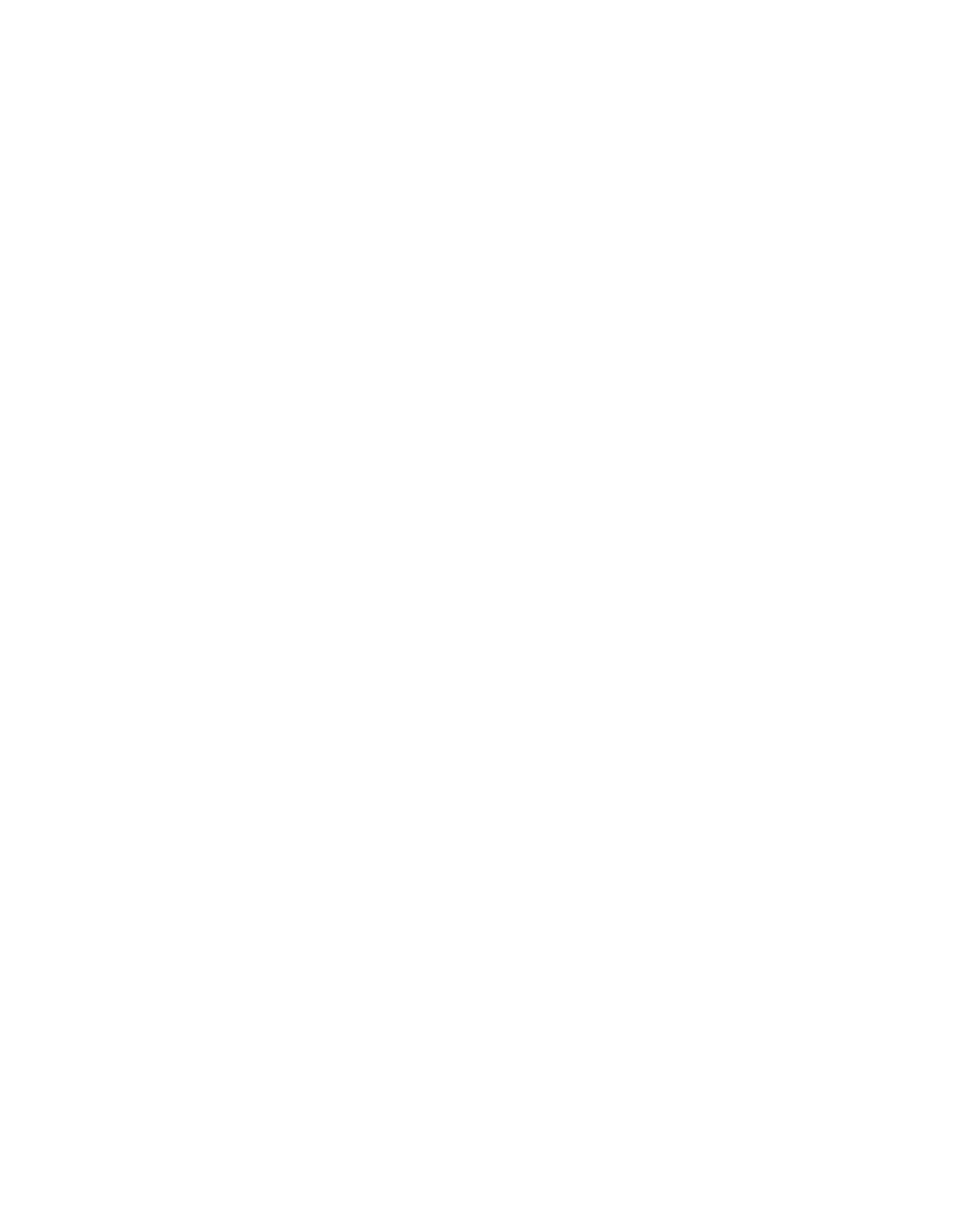

## **DRAFT CIVIL AVIATION (JERSEY) LAW 200-**

#### **Arrangement**

#### **Article**

#### **PART 1**

#### INTERPRETATION

1 Interpretation

#### **PART 2**

#### ADMINISTRATION OF CIVIL AVIATION

*Appointment of Director of Civil Aviation*

- 
- Appointment of a person to the office of Director of Civil Aviation
- Tenure and terms and condition of office of Director
- 5 Acting appointment
- Minister to secure resources for Director
- $rac{2}{3}$ <br>  $rac{2}{4}$ <br>  $rac{4}{5}$ <br>  $rac{4}{1}$ <br>  $rac{7}{2}$ <br>  $rac{7}{2}$ <br>  $rac{7}{2}$ <br>  $rac{7}{2}$ <br>  $rac{7}{2}$ <br>  $rac{7}{2}$ <br>  $rac{7}{2}$ <br>  $rac{7}{2}$ <br>  $rac{7}{2}$ <br>  $rac{7}{2}$ <br>  $rac{7}{2}$ <br>  $rac{7}{2}$ <br>  $rac{7}{2}$ <br>  $rac{7}{2}$ <br>  $rac{7}{2}$ <br>  $rac{7}{2}$ <br>  $rac{7}{2}$ <br>  $rac{7}{2}$ <br> Provision of services by other persons and bodies
- **Delegation of functions**
- Director to provide annual report

*Functions of Director of Civil Aviation*

- 10 Functions of the Director
- 11 Director may require persons to furnish information

#### **PART 3**

#### LICENSING OF AERODROMES

- 
- $\frac{12}{13}$  Restrictions on use of unlicensed aerodromes<br>
Application for grant or renewal of aerodrome lice<br>  $\frac{14}{15}$  Rese for the grant or renewal of aerodrome lice<br>
Variation, revocation and suspension of an aerodro Application for grant or renewal of aerodrome licence
- Fee for the grant or renewal of aerodrome licence
- Variation, revocation and suspension of an aerodrome licence
- $\frac{16}{17}$  Appeals<br>Direction
- **Directions**
- 18 False information

#### **PART 4**

#### AIR NAVIGATION ORDERS

19 Air Navigation Orders

#### **PART 5**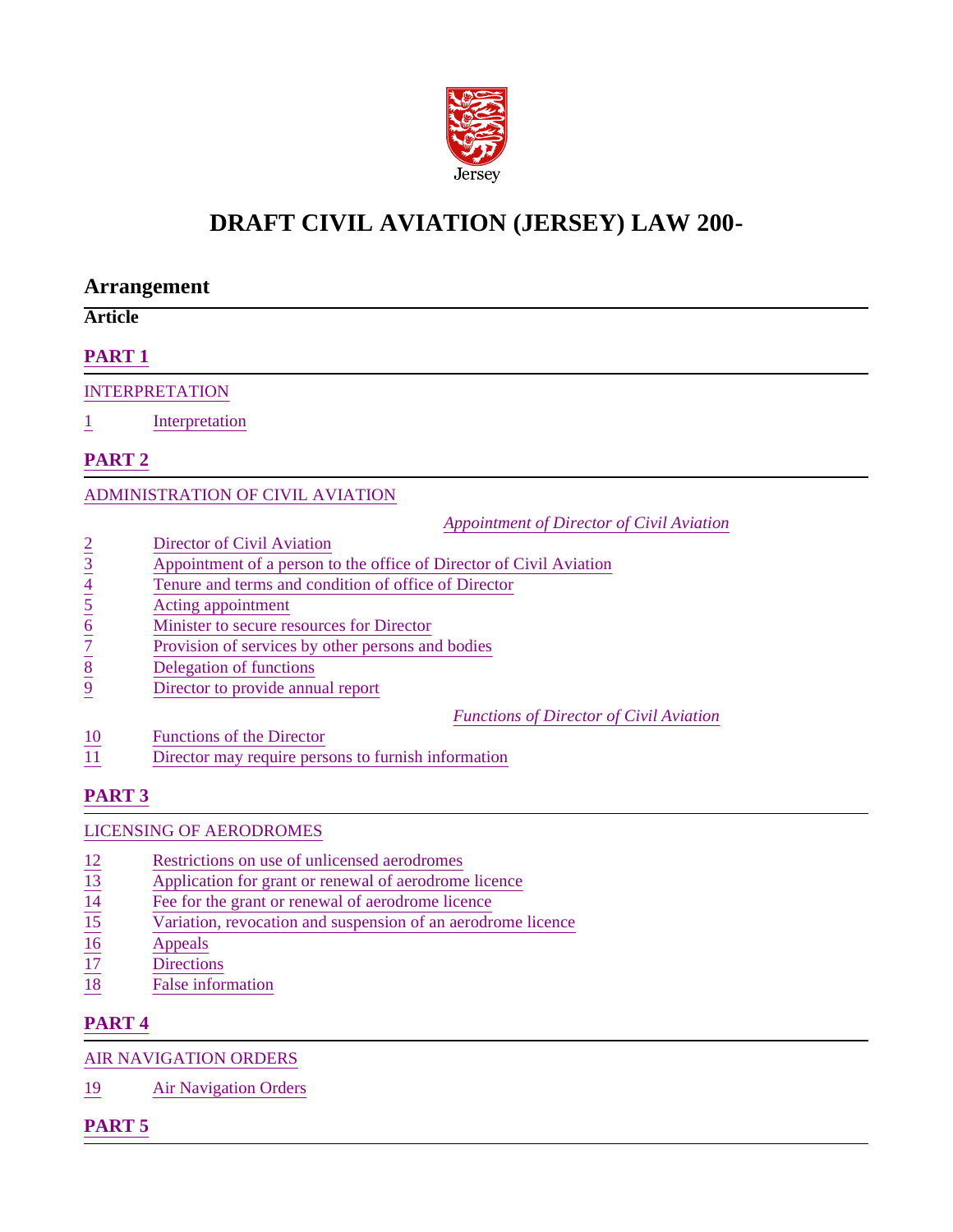#### MISCELLANEOUS PROVISIONS

- 
- Implementation of international obligations
- Application to Crown
- $\frac{20}{21}$   $\frac{1}{22}$   $\frac{1}{23}$   $\frac{1}{24}$   $\frac{1}{25}$   $\frac{1}{25}$   $\frac{1}{25}$   $\frac{1}{25}$   $\frac{1}{25}$   $\frac{1}{25}$   $\frac{1}{25}$   $\frac{1}{25}$   $\frac{1}{25}$   $\frac{1}{25}$   $\frac{1}{25}$   $\frac{1}{25}$   $\frac{1}{25}$   $\frac{1}{25}$   $\frac{1}{25}$   $\frac{1}{25}$  Consequential amendments
- Transitional provisions
- Citation and commencement

#### **SCHEDULE**

#### ENACTMENTS AMENDED

- $\frac{1}{2}$  Aerodromes (Administration) (Jersey) Law 1952<br> $\frac{\text{Airport Dues (Jersey) Law 1956}}{\text{Customs and Excise (Jersey) Law 1999}}$
- Airport Dues (Jersey) Law 1956
- 3 Customs and Excise (Jersey) Law 1999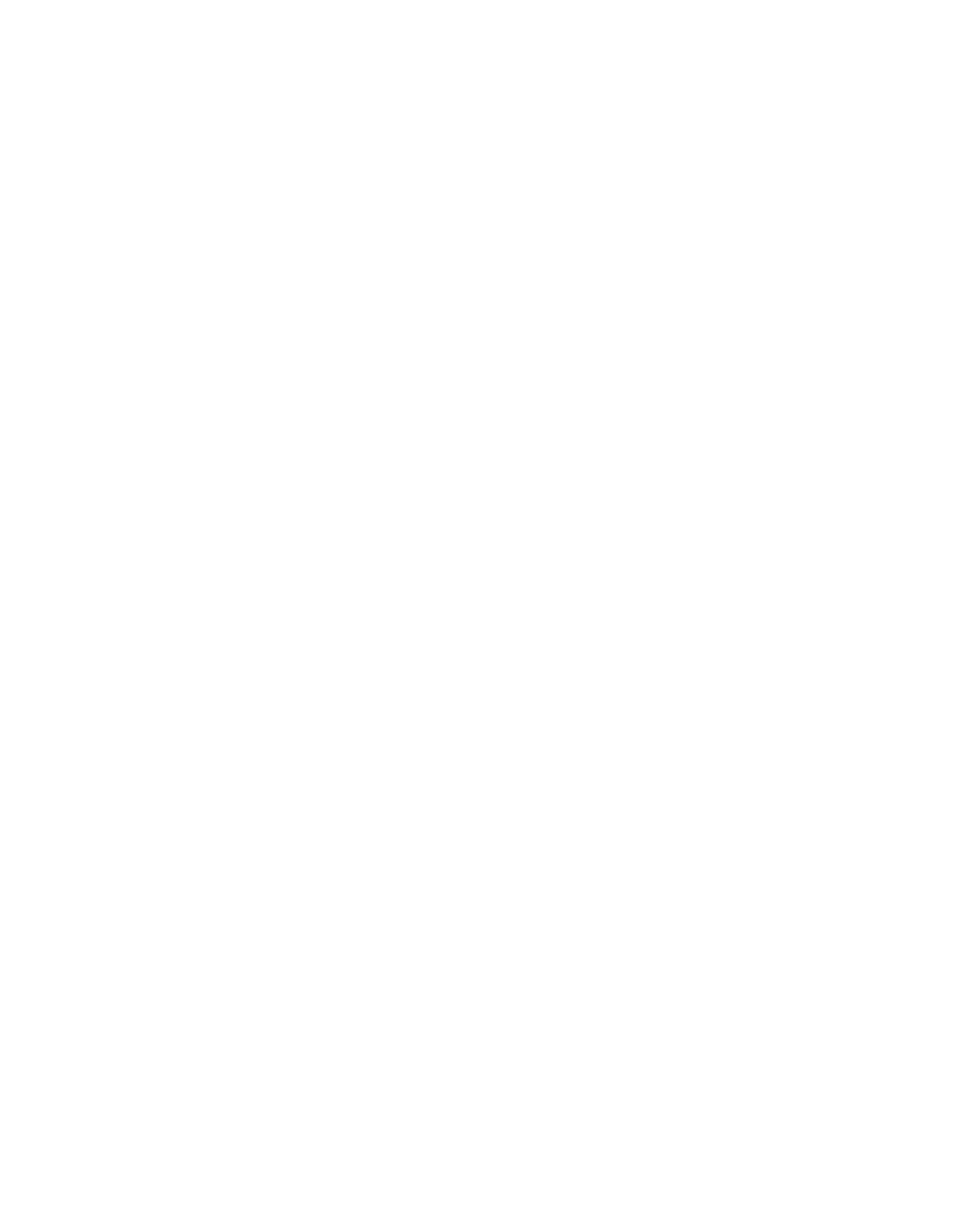

## **DRAFT CIVIL AVIATION (JERSEY) LAW 200-**

**A LAW** to provide for the safety of civil aviation in Jersey; to establish the office of Director of Civil Aviation; to charge the Director with functions in respect of the safety of civil aviation in Jersey and its airspace; and for related matters.

| Adopted by the States                                               | [date to be inserted] |
|---------------------------------------------------------------------|-----------------------|
| Sanctioned by Order of Her Majesty in Council [date to be inserted] |                       |
| Registered by the Royal Court                                       | [date to be inserted] |

**THE STATES**, subject to the sanction of Her Most Excellent Majesty in Council, have adopted the following Law –

#### **PART 1**

#### INTERPRETATION

#### **1 Interpretation**

(1) In this Law, unless the context otherwise requires –

"aerodrome" means –

- (a) an area of land, or water, that is designed, set apart or commonly used for aircraft to land or depart; or
- (b) an area of space (whether on the ground, the roof of a building or elsewhere) that is designed, equipped or set apart for aircraft that can descend or climb vertically to land or depart;

"aerodrome licence" means a valid licence issued under Article 13;

"Air Navigation Order" means –

- (a) an Order made under Article 19; or
- (b) an Air Navigation Order (as defined in section 60 of the Civil Aviation Act 1982 of the United Kingdom) that has been extended to Jersey;

"Channel Islands Control Zone" means collectively –

(a) between the surface and Flight Level 195, the area bounded by straight lines joining the following points –

| 50E00'N | 02E00'W |
|---------|---------|
| 49E30'N | 02E00'W |
| 49E02'N | OEE40'W |
| 49E02'N | 03E00'W |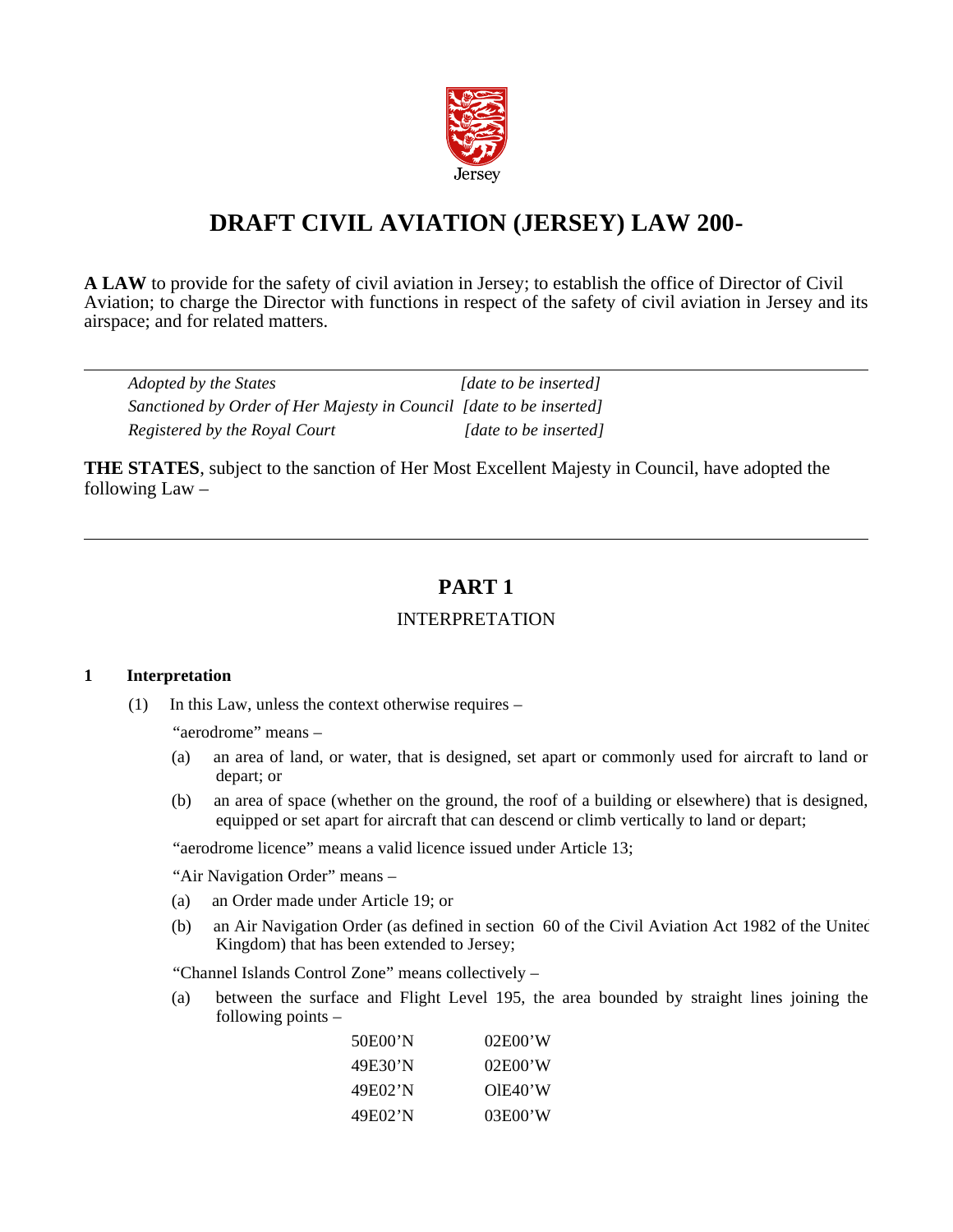| 50E00'N | 03E00'W  |
|---------|----------|
| 50E00'N | 02E00'W; |

(b) between Flight Level 55 and Flight Level 195, the area bounded by straight lines joining the following points –

| 50E00'N | 03E00'W  |
|---------|----------|
| 49E35'N | 03E00'W  |
| 50E00'N | 03E20'W  |
| 50E00'N | 03E00'W: |

(c) between Flight Level 35 and Flight Level 195, the area bounded by straight lines joining the following points –

| 50E00'N | 02E00'W     |
|---------|-------------|
| 50E00'N | $0$ $E47'W$ |
| 49F44'N | 02E00'W     |
| 50E00'N | 02E00'W:    |

"Chicago Convention" mean –

- (a) the convention on international civil aviation that was, on 7th December 1944, signed on behalf of the Government of the United Kingdom at the International Civil Aviation Conference held at Chicago; and
- (b) any Annex to the convention relating to international standards and recommended practices (being an Annex adopted in accordance with the convention);

"Director of Civil Aviation" or "Director" means the person who –

- (a) holds the office of Director of Civil Aviation; or
- (b) is, for the time being, discharging the functions of that office;

"functions" includes duties and powers;

"Jersey" includes –

- (a) the territorial sea adjacent to Jersey; and
- (b) the air space above Jersey and the air space above that part of the territorial sea;

"Minister" means the Chief Minister;

"published" means published in a manner that is likely to bring it to the attention of anybody affected by it, and "publish" shall be construed accordingly;

"States' employee" has the same meaning as in the Employment of States of Jersey Employees (Jersey) Law  $2005^{[1]}$ ;

"States Employment Board" means the body established by Article 4 of the Employment of States of Jersey (Employees) (Jersey) Law 2005.

(2) The States may amend a definition in paragraph (1) by Regulations.

#### **PART 2**

#### ADMINISTRATION OF CIVIL AVIATION

*Appointment of Director of Civil Aviation*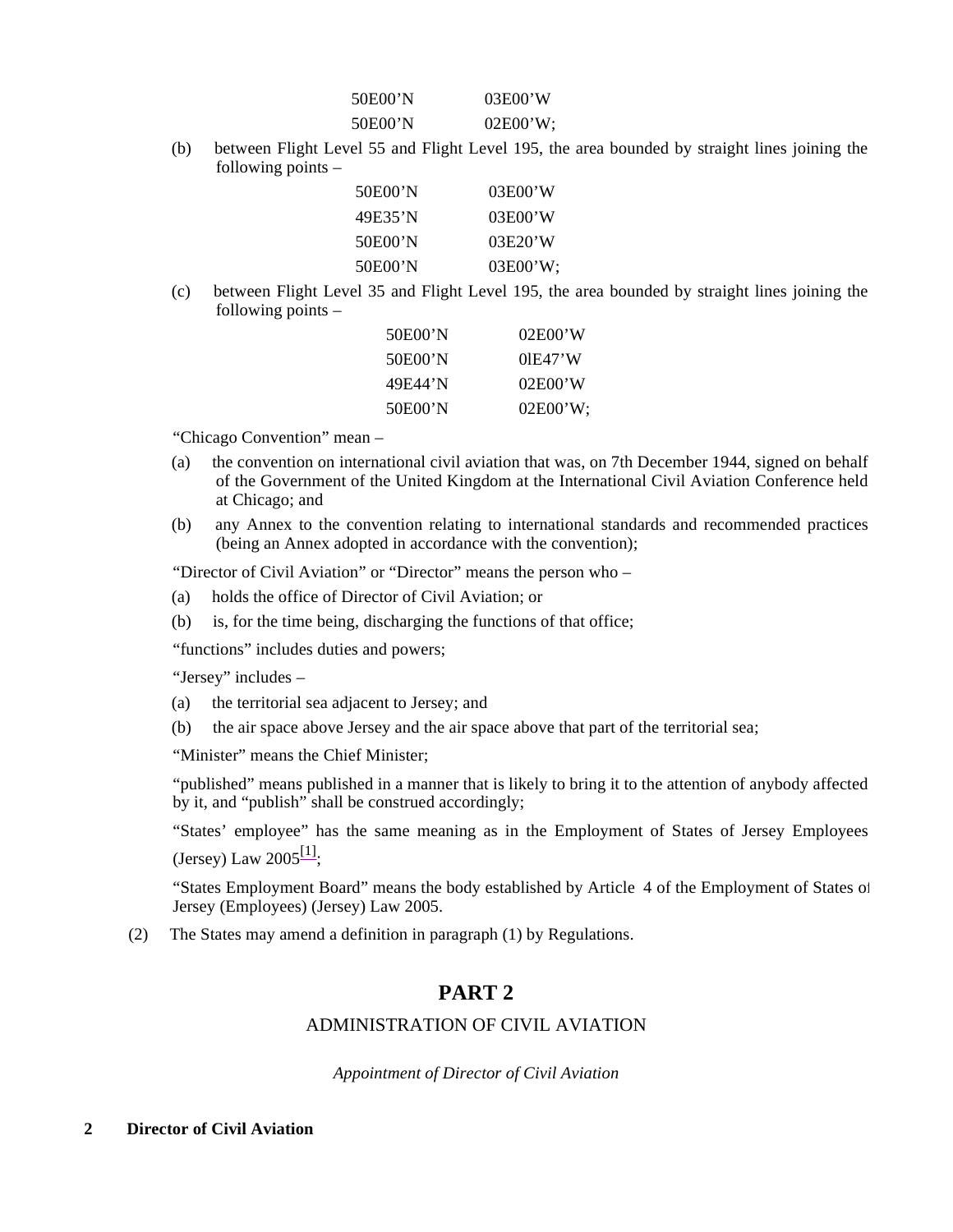- (1) There is established, as a corporation sole, the office of Director of Civil Aviation.
- (2) The Director may
	- (a) enter into agreements for any purpose of the office;
	- (b) acquire, hold and dispose of property;
	- (c) sue and be sued in civil proceedings; and
	- (d) be charged with an offence and defend criminal proceedings.
- (3) The Director is responsible to the Minister for the discharge of the functions of the office of Director.

#### **3 Appointment of a person to the office of Director of Civil Aviation**

- (1) The Minister may, after seeking and receiving the advice of the States Employment Board, appoint a person to hold the office of Director of Civil Aviation.
- (2) The person must
	- (a) have adequate relevant experience and expertise in the regulation of civil aviation; and
	- (b) be a fit and proper person to hold the office of Director.
- (3) A person appointed to hold the office of Director must take the following oath of office before entering upon the functions of the office:

I [swear] *or* [solemnly and sincerely affirm] that I will faithfully discharge the functions, powers and duties of the office of Director of Civil Aviation.

#### **4 Tenure and terms and condition of office of Director**

- (1) Except as otherwise provided by this Article, a person appointed to hold the office of Director of Civil Aviation shall hold office –
	- (a) during the term; and
	- (b) on such terms and conditions,

as are agreed between the person and the Minister after the Minister has sought and received the advice of the States Employment Board.

- (2) A person appointed to hold the office of Director may at any time resign by delivering a letter to that effect to the Minister.
- (3) The Minister may remove a person from the office of Director
	- (a) for misconduct;
	- (b) for neglect of duty;
	- (c) for incompetence;
	- (d) for disability; or
	- (e) if the person becomes bankrupt,

but may not do so on any other ground.

(4) The Minister may suspend a person from the office of Director, pending an investigation or inquiry as to whether the Director should be removed from office under paragraph (3), but may not do so for any other reason.

#### **5 Acting appointment**

- (1) This Article applies while
	- (a) the person holding the office of Director of Civil Aviation is unable to discharge the functions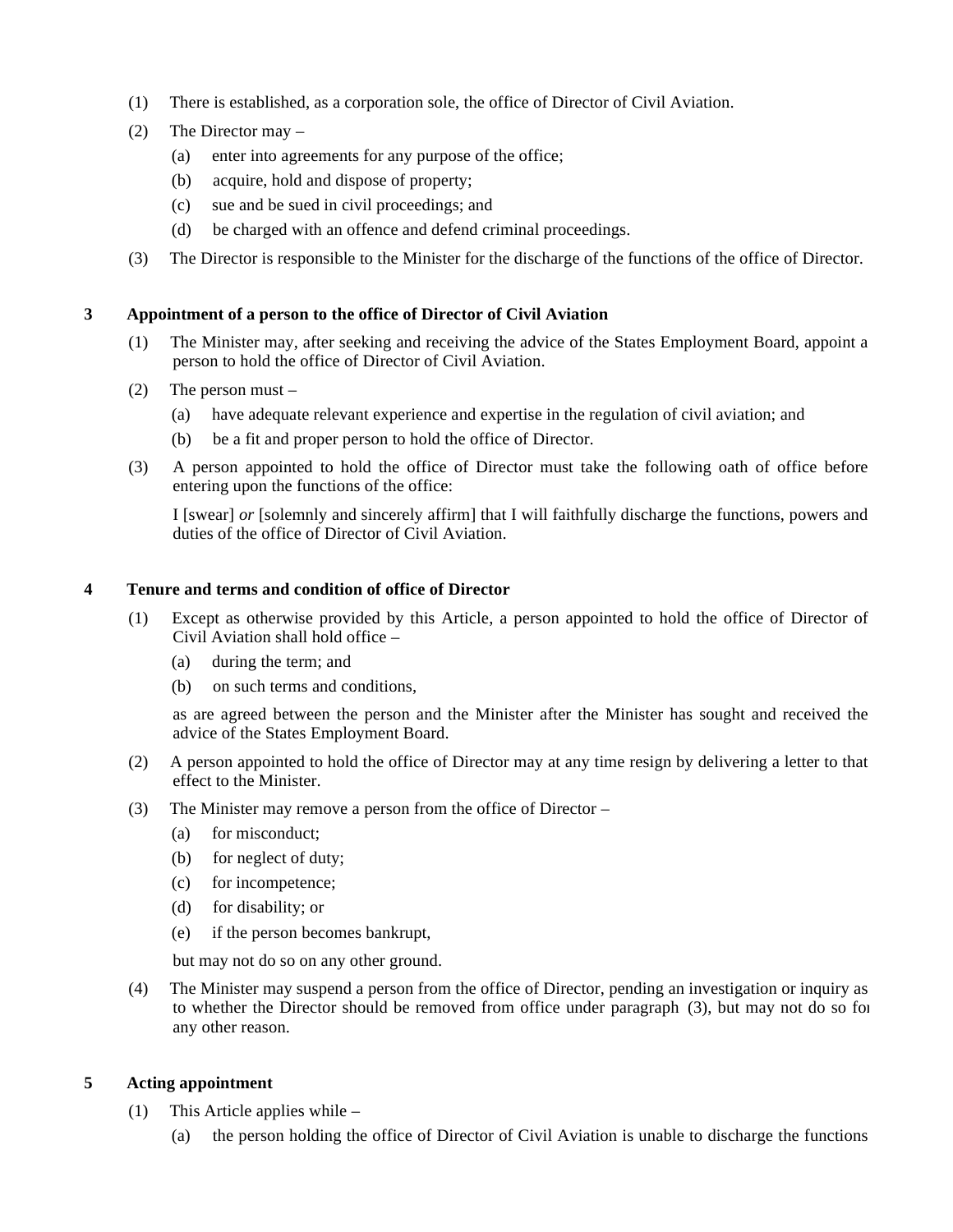of the office; or

- (b) there is a vacancy in the office of Director.
- (2) The Minister may appoint a person to discharge the functions of the office of Director.
- (3) The person must be eligible to hold the office of Director.

#### **6 Minister to secure resources for Director**

- (1) The Minister must ensure that the Director of Civil Aviation is provided with sufficient resources to enable the Director to discharge the functions of his or her office.
- (2) Before determining the extent of these resources the Minister must first seek and receive the advice  $of -$ 
	- (a) the Minister for Treasury and Resources; and
	- (b) the Minister for Economic Development.

#### **7 Provision of services by other persons and bodies**

- (1) The Director of Civil Aviation may enter into a contract with a person for the discharge by the person of any of the functions of the office of Director.
- (2) Before doing so the Director must be satisfied that the person
	- (a) is suitably qualified and competent to discharge the function; and
	- (b) is a fit and proper person to do so.
- (3) The contract shall be on such terms and conditions as are agreed between the parties.

#### **8 Delegation of functions**

- (1) The Director of Civil Aviation may delegate a function of the office of Director to
	- (a) a States' employee appointed to assist the Director; or
	- (b) a person with whom the Director has entered into a contract under Article 7 for the discharge of the function.
- (2) In delegating a function, the Director may
	- (a) give the delegate general or special directions; and
	- (b) impose conditions on the delegate.
- (3) A delegate may otherwise exercise the function in the same manner and with the same effect as if it had been conferred on the delegate directly and not by delegation.
- (4) The delegation of a function does not prevent the Director from discharging the function.
- (5) The Director may revoke a delegation at any time.
- (6) A change in the person for the time being holding the office of Director does not revoke a delegation.

#### **9 Director to provide annual report**

- (1) The Director of Civil Aviation must, within 3 months of the end of each financial year (as that term is defined in Article 1(1) of the Public Finances (Jersey) Law  $200\frac{2}{3}$ ), submit to the Minister a report on the discharge of the Director's functions during that financial year.
- (2) The report must contain such information as the Minister may specify.
- (3) The Minister must lay a copy of the report before the States as soon as reasonably practical.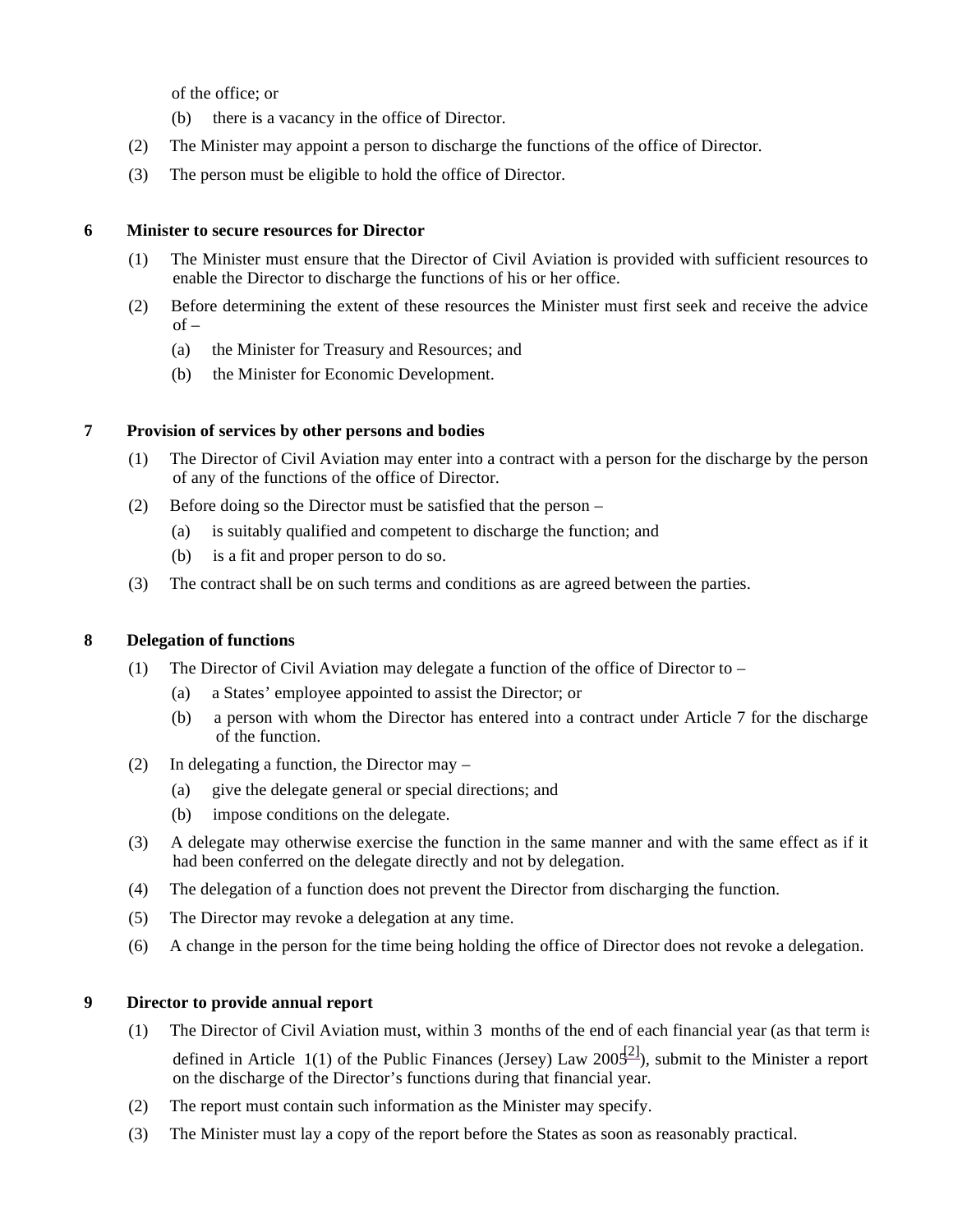#### *Functions of Director of Civil Aviation*

#### **10 Functions of the Director**

- (1) It is the responsibility of the Director of Civil Aviation
	- (a) to ensure the safety of aerodromes and air traffic;
	- (b) to licence aerodromes;
	- (c) to approve air traffic controllers.
- (2) It is also the responsibility of the Director to regulate, from Jersey
	- (a) the operation of the Channel Islands Control Zone and the safety of air traffic in that zone; and
	- (b) the operation of meteorological services for the purposes of international air navigation in Jersey and the Channel Islands Control Zone.
- (3) The Director shall also tender advice to the Minister on
	- (a) the safety of civil aviation in Jersey and in the Channel Islands Control Zone;
	- (b) international relations in respect of civil aviation (including relations with international agencies);
	- (c) the Chicago Convention;
	- (d) the Memorandum of Understanding between the Government of the United Kingdom and the Government of the French Republic signed on 16th February 2000 (relating to the application of the Eurocontrol Route Charges Joint System in the Channel Islands Control Zone); and
	- (e) other international agreements and international obligations in respect of civil aviation that are binding on Jersey.
- (4) The Director must discharge his or her functions in the manner that the Director thinks will best achieve compliance with –
	- (a) the Chicago Convention; and
	- (b) other international agreements and obligations in respect of civil aviation that are binding on Jersey.
- (5) The Director, in discharging the functions of the office of Director, shall
	- (a) have due regard to the policy of the Council of Ministers in respect of civil aviation; and
	- (b) carry into effect any direction as to that policy that is given to the Director by the Minister in writing.
- (6) The States may amend this Article by Regulations.

#### **11 Director may require persons to furnish information**

- (1) The Director of Civil Aviation may require a person to provide the Director with such information as the Director may reasonably require to carry out the functions of the office of Director.
- (2) Where the person is  $-$ 
	- (a) the holder of an aerodrome licence;
	- (b) a holder of a licence issued, or to be taken to have been issued, under the Civil Aviation Act 1982 of the United Kingdom, and its amendments, as extended to Jersey by the Civil Aviation Act 1982 (Jersey) Order 1990 $\frac{3}{3}$  or under an Air Navigation Order;
	- (c) a holder of a certificate issued, or to be taken to have been issued, under an Air Navigation Order;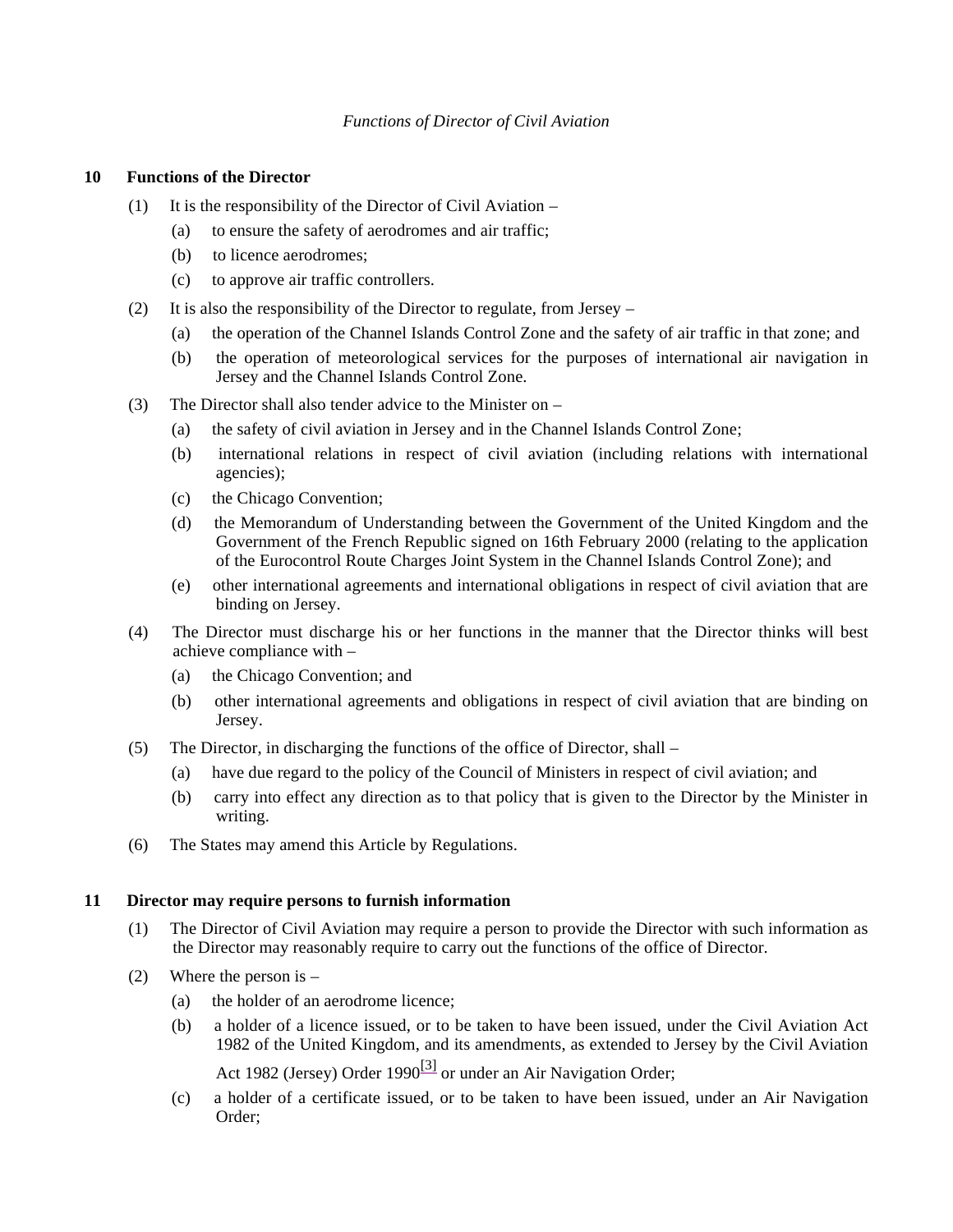(d) a recipient of an approval given, or to be taken to have been given, under an Air Navigation Order,

the information may include information relating to the person's past, present or future activities as the holder or recipient of the licence, certificate or approval or of any similar licence, certificate or approval.

- (3) A requirement to provide information under this Article
	- (a) must be made in writing;
	- (b) must specify a date before which the information is be provided; and
	- (c) may specify the form in which the information is to be provided.
- (4) A person who
	- (a) without just cause, fails to comply with a requirement under this Article; or
	- (b) in alleged compliance with such a requirement, provides information that the person knows or ought reasonably to know is false or misleading in a material way,

is guilty of an offence and liable to a fine.

#### **PART 3**

#### LICENSING OF AERODROMES

#### **12 Restrictions on use of unlicensed aerodromes**

- (1) The pilot and any other person having the management of an aircraft for the time being are each guilty of an offence and liable to a fine if, except in an emergency, the aircraft takes off or lands –
	- (a) at a place in Jersey that is not an aerodrome licensed under this Part; or
	- (b) at an aerodrome licensed under this Part in contravention of a condition of the aerodrome's licence.
- (2) The States may by Regulations exempt an aircraft or a class of aircraft from the application of paragraph (1).
- (3) The Director of Civil Aviation may, in writing, exempt an aircraft from the application of paragraph (1) and may do so either absolutely or subject to such conditions as the Director thinks fit.

#### **13 Application for grant or renewal of aerodrome licence**

- (1) An application for the grant or renewal of an aerodrome licence must
	- (a) be made to the Director on a form provided or approved for the purpose by the Director; and
	- (b) be accompanied by the published fee.
- (2) The Director must not grant the licence or renewal unless the Director is satisfied that both the applicant and the aerodrome comply with –
	- (a) the requirements of the Chicago Convention; and
	- (b) any other relevant conditions published by the Director.
- (3) The Director shall specify in an aerodrome licence or in the renewal of such a licence
	- (a) the term for which it is to have effect; and
	- (b) the conditions to be observed by the holder of the licence.
- (4) A holder of an aerodrome licence who contravenes a condition of the licence is guilty of an offence and liable to a fine.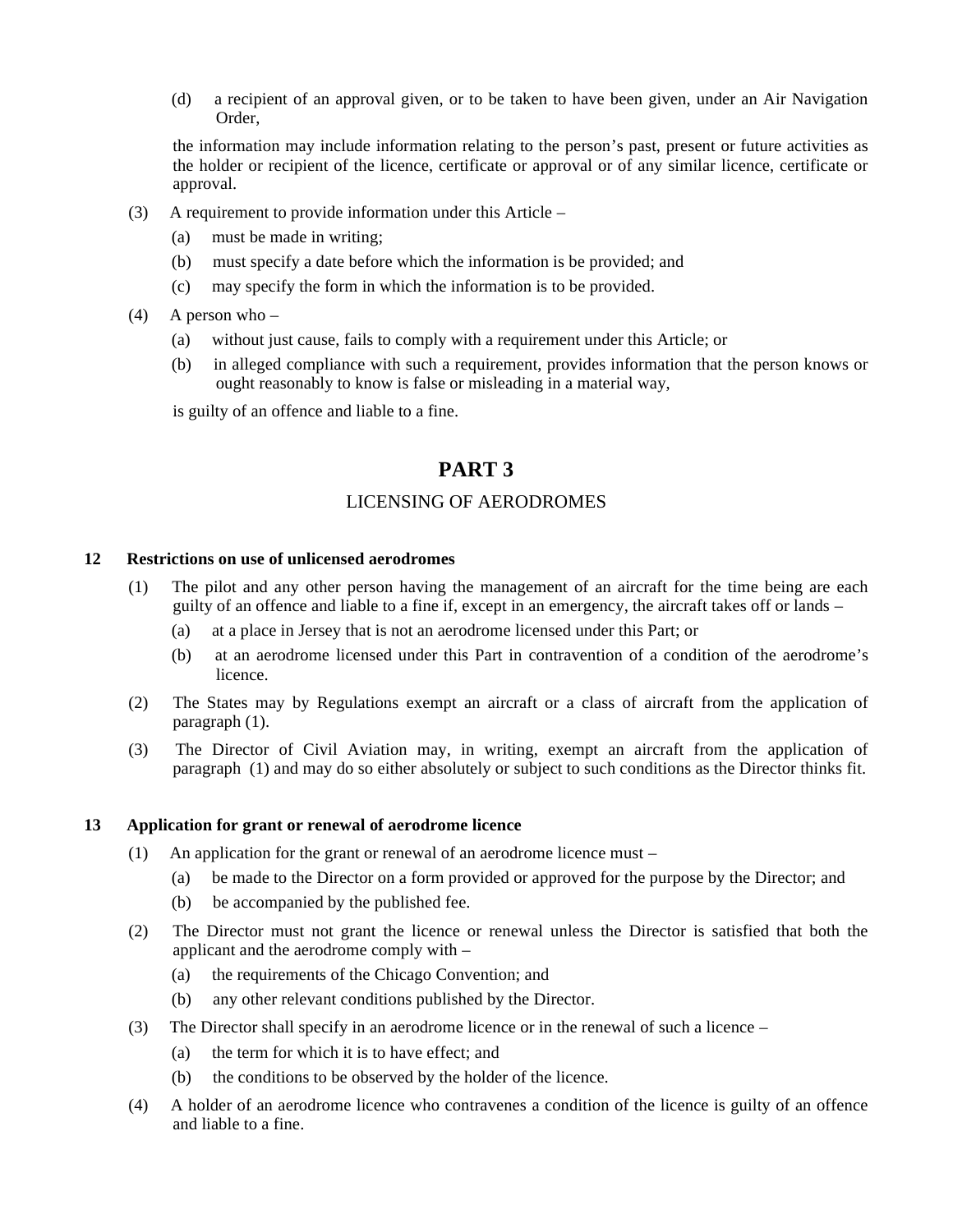#### **14 Fee for the grant or renewal of aerodrome licence**

- (1) The Minister shall determine and publish the fee payable on the grant or renewal of an aerodrome licence.
- (2) The Minister shall not do so until he has sought and received the advice of
	- (a) the Minister for Treasury and Resources; and
	- (b) the Minister for Economic Development.

#### **15 Variation, revocation and suspension of an aerodrome licence**

- (1) The Director of Civil Aviation may vary an aerodrome licence
	- (a) on the application of its holder and on the payment of any published fee; or
	- (b) after giving its holder a reasonable opportunity to be heard, on the Director's own motion if the Director considers that it is necessary or desirable to do so to ensure that the aerodrome meets the required standards of safety for use by aircraft.
- (2) The Director may revoke or suspend (for a specified or unspecified period) the validity of an aerodrome licence –
	- (a) on the application of its holder and on the payment of any published fee; or
	- (b) after giving its holder a reasonable opportunity to be heard, on the Director's own motion if the Director considers that its holder has contravened a condition of the licence.
- (3) The Director may publish fees for the purpose of paragraphs  $(1)(a)$  and  $(2)(a)$ .

#### **16 Appeals**

- (1) The Director of Civil Aviation must give the applicant or licence holder written reasons for any decision of the Director –
	- (a) to refuse an application for the grant or renewal of an aerodrome licence;
	- (b) to refuse an application to vary, revoke or suspend such a licence; or
	- (c) acting on the Director's own motion, to vary, revoke or suspend the validity of such a licence.
- (2) Any persona aggrieved by the decision may, appeal to the Minister, within
	- (a) 30 days of the Director giving reasons for the decision; or
	- (b) such longer period as the Minister may allow.
- (3) On the appeal the Minister may
	- (a) confirm the Director's decision; or
	- (b) vary or revoke the decision.
- (4) The Director and the appellant each has a right to appeal to the Royal Court against the Minister's decision.
- (5) The Director is to be taken to have refused
	- (a) an application for the grant or renewal of an aerodrome licence; or
	- (b) an application to vary, revoke or suspend such a licence,

(and to have given reasons for doing so) if the application has not been determined within 3 months of the application being made or within such further period as the applicant may allow.

(6) The Minister may publish details of any procedure that is to be followed on appeals to the Minister under this Article.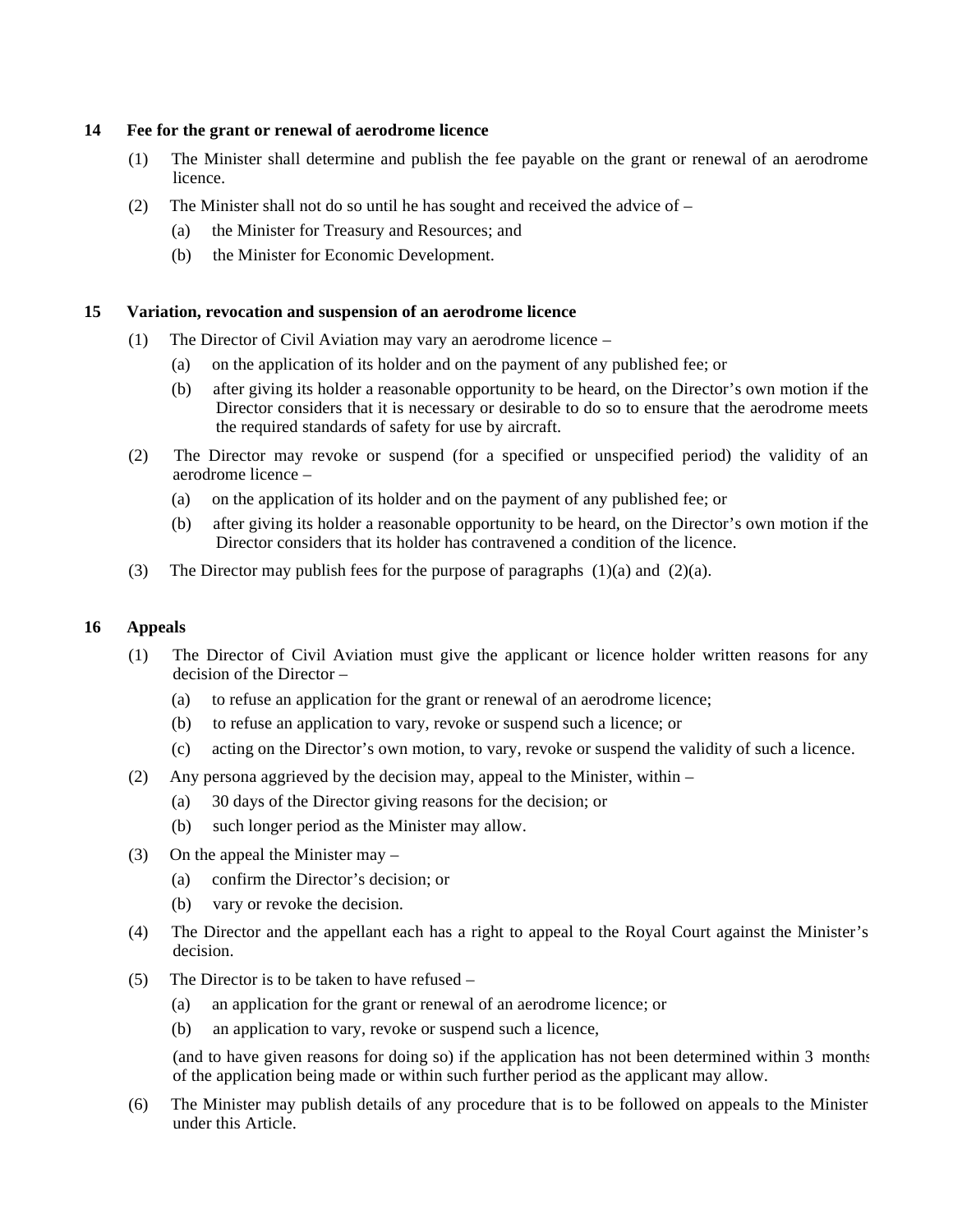#### **17 Directions**

- (1) This Article applies where the Minister thinks it necessary or expedient to give directions to the holder of an aerodrome licence –
	- (a) in the interests of national security; or
	- (b) in the interests of relations with a country or territory outside Jersey.
- (2) The Minister may
	- (a) give directions of a general character to the holder of an aerodrome licence or to all holders of aerodrome licences; or
	- (b) give a direction to the holder of an aerodrome licence requiring the holder to do or not to do a particular thing specified in the direction.
- (3) The Minister must consult the holder of the licence or holders of the licences before giving a direction under this Article.
- (4) The Minister must, at the first reasonable opportunity, lay before the States a copy of a direction given under this Article.
- (5) However, the Minister need not do so if the Minister considers that to do so would be against
	- (a) the interests of national security;
	- (b) the interests of relations with a country or territory outside Jersey; or
	- (c) the commercial interests of any person.
- (6) A person must not disclose, without the consent of the Minister, a direction given to the person under this Article if the Minister has notified the person that the disclosure of the direction would be against –
	- (a) the interests of national security;
	- (b) the interests of relations with a country or territory outside Jersey; or
	- (c) the commercial interests of any person.
- (7) A holder of an aerodrome licence who
	- (a) contravenes a direction given to the holder under this Article; or
	- (b) contravenes paragraph (6),

is guilty of an offence and liable to a fine.

#### **18 False information**

A person is guilty of an offence and liable to imprisonment for 6 months and a fine if, in connection with an application under this Part, the person provides information that the person knows or ought reasonably to know is false or misleading in a material way.

#### **PART 4**

#### AIR NAVIGATION ORDERS

#### **19 Air Navigation Orders**

- (1) The Minister may make Orders (called Air Navigation Orders) for the purposes set out in this Article.
- (2) An Air Navigation Order may contain provisions the Minister considers to be reasonably necessary or expedient –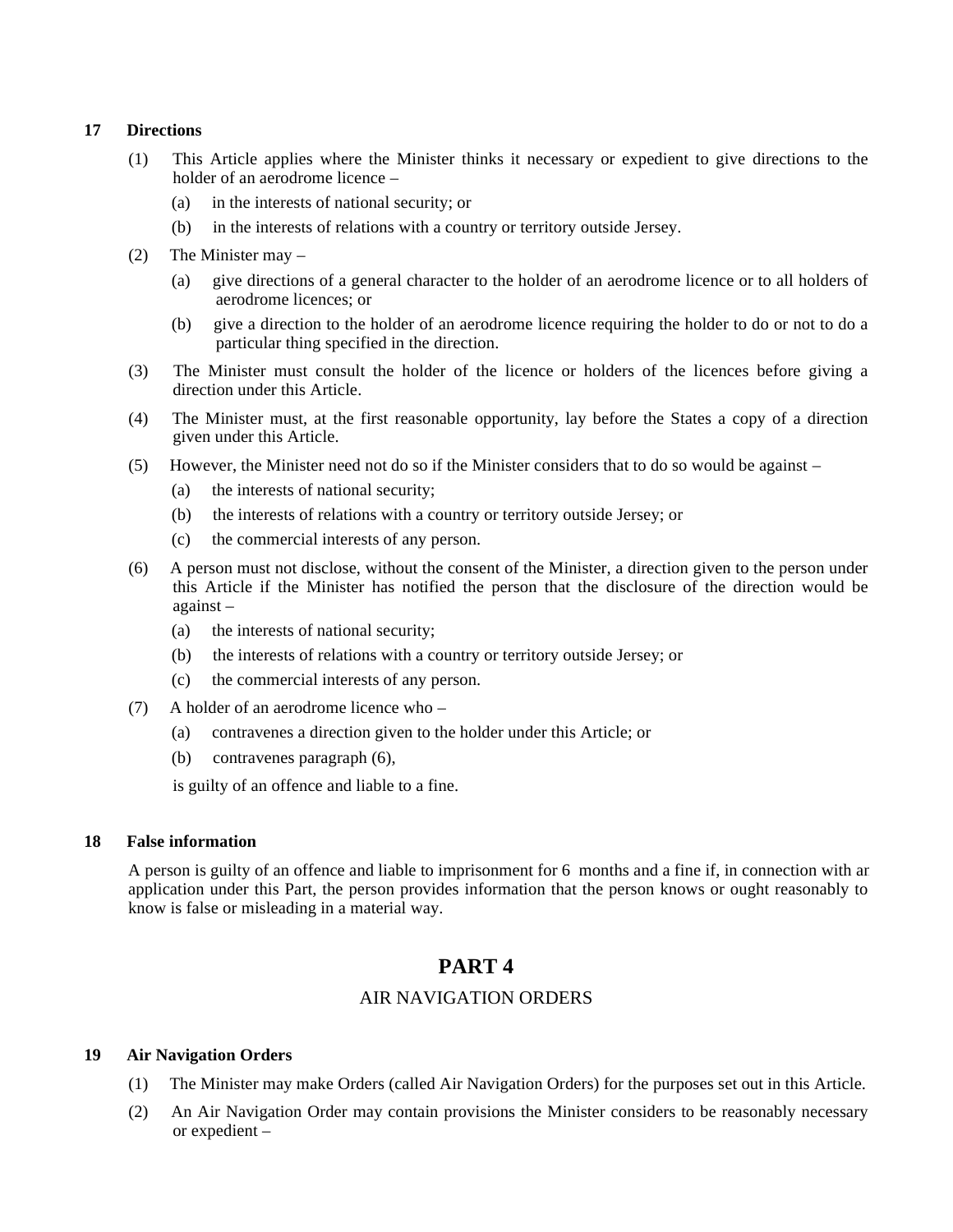- (a) to give effect to the Chicago Convention and any amendment of it; and
- (b) generally to regulate air navigation.
- (3) An Air Navigation Order may
	- (a) prohibit aircraft from flying unless certificates of airworthiness issued or validated under the Order are in force with respect to them;
	- (b) prohibit aircraft from flying except in compliance with such conditions as to maintenance or repair as may be specified in the Order;
	- (c) provide for the inspection and regulation of aerodromes and for access to aerodromes and places where aircraft have landed;
	- (d) provide for access to aircraft factories for the purpose of inspecting work carried out there in respect of aircraft or parts of aircraft;
	- (e) prohibit persons from engaging in, or being employed in or in connection with air navigation in such capacities as may be specified in the Order except in accordance with provisions in that behalf contained in the Order;
	- (f) provide for the licensing of persons employed at aerodromes in the inspection or supervision of aircraft;
	- (g) provide for the conditions subject to which aircraft entering or leaving Jersey may fly, and in particular the aerodromes to or from which they may fly;
	- (h) provide for the conditions subject to which aircraft may fly from one part of Jersey to another;
	- (i) provide for the conditions subject to which passengers may be carried by air or subject to which aircraft may be used for other commercial, industrial or gainful purposes;
	- (j) provide for the conditions subject to which goods may be carried by air;
	- (k) prohibit the carriage by air of goods of such classes as may be specified in the Order;
	- (l) confer on persons specified in the Order powers relating to the enforcement of any condition or prohibition to which sub-paragraph (j) or subparagraph (k) refers, including-
		- (i) powers to examine, take samples of or seize and detain any goods,
		- (ii) powers to open any baggage or packages containing goods or to require them to be opened, and
		- (iii) powers to require the production of any documents;
	- (m) provide for measures to minimize or prevent interference with the use or effectiveness of apparatus that is used in connection with air navigation;
	- (n) prohibit or regulate the use of apparatus, or the display of any signs or lights, in any way that is liable to endanger aircraft;
	- (o) generally, provide for measures to secure the safety, efficiency and regularity of air navigation and the safety of aircraft and of persons and property carried on aircraft, and for preventing aircraft endangering other persons and property;
	- (p) provide in particular for the detention of aircraft for any of the purposes specified in subparagraph (o);
	- (q) require persons engaged in air navigation, or employed in or in connection with air navigation, to supply meteorological information for the purposes of air navigation;
	- (r) regulate the making of signals and other communications by or to aircraft, or by or to persons carried on aircraft;
	- (s) prohibit aircraft from flying over such areas in Jersey as may be specified in the Order;
	- (t) prohibit aircraft from taking-off or landing in Jersey unless there are in force in respect of those aircraft such certificates of compliance with standards as to noise as may be specified in the Order;
	- (u) regulate the conditions under which noise and vibration may be caused by aircraft on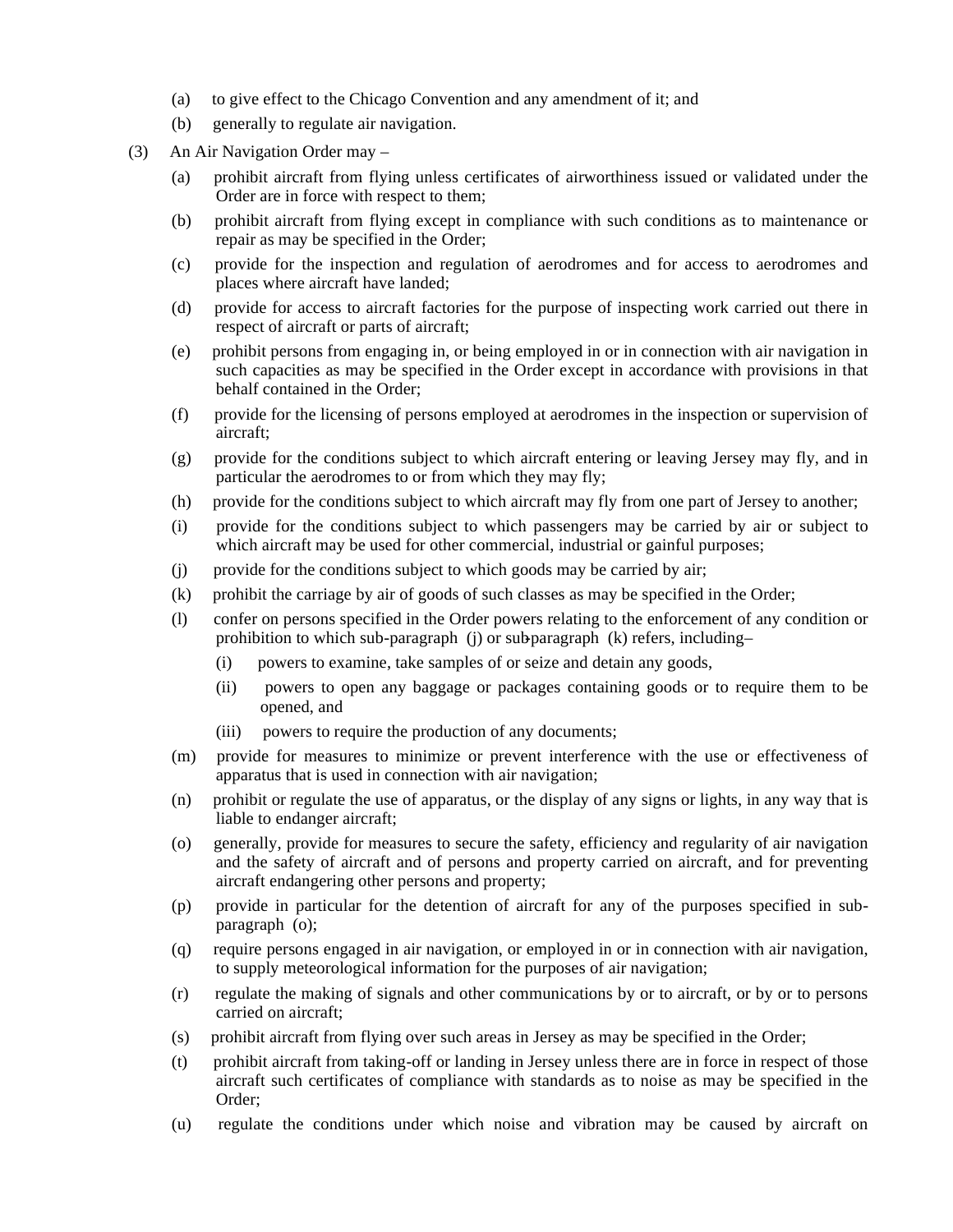aerodromes;

- (v) prohibit aircraft from taking-off or landing in Jersey except in compliance with the conditions of those certificates;
- (w) regulate or prohibit the flight of aircraft over Jersey at speeds in excess of Flight Mach 1;
- (x) specify United Kingdom qualifications, and equivalent qualifications in other countries, that may be recognized and validated for the purposes of this Law;
- (y) provide for the manner and conditions of the grant, issue, validation, renewal, extension or variation of any licence, certificate, approval or other document required by the Order (including the examinations and tests to be undergone), or the form, custody, production, revocation, cancellation, suspension, endorsement or surrender of any such document;
- (z) prescribe fees to be paid in respect of  $-$ 
	- (i) the issue, validation, renewal, extension or variation of any licence, certificate, approval or other document,
	- (ii) the undergoing of any examination or test required by the Order, or
	- (iii) any other matters in respect of which it appears to be expedient for the purpose of the Order to charge fees;
- (aa) apply, adapt or modify the enactments
	- (i) relating to customs or excise in relation to aerodromes, to aircraft or to persons and property carried on aircraft,
	- (ii) preventing smuggling by air, or
	- (iii) permitting. in connection with air navigation. the importation of goods into Jersey without payment of duty;
- (ab) exempt from any provision of the Order any aircraft or persons or classes of aircraft or persons.
- (4) An Air Navigation Order may provide that action shall not lie in respect of nuisance by reason only of the noise and vibration that is caused by an aircraft on an aerodrome to which this paragraph applies by virtue of an Air Navigation Order, as long as the provisions of any such Order are complied with.
- (5) Paragraphs (3) and (4) do not limit paragraph (2).
- (6) An Air Navigation Order may provide that a contravention of the Order is an offence and that a person who is guilty of the offence is liable to imprisonment for a term of 2 years and a fine.
- (7) In this Article, a reference to goods includes a reference to mail and to animals.

#### **PART 5**

#### MISCELLANEOUS PROVISIONS

#### **20 Confidentiality**

- (1) This Article applies to information that is provided to
	- (a) the Minister;
	- (b) the Director of Civil Aviation;
	- (c) a delegate of the Director;
	- (d) any States' employee assisting the Director; or
	- (e) any other person,

pursuant to a requirement of this Law or of an Air Navigation Order where the information relates to a particular person ("the person concerned").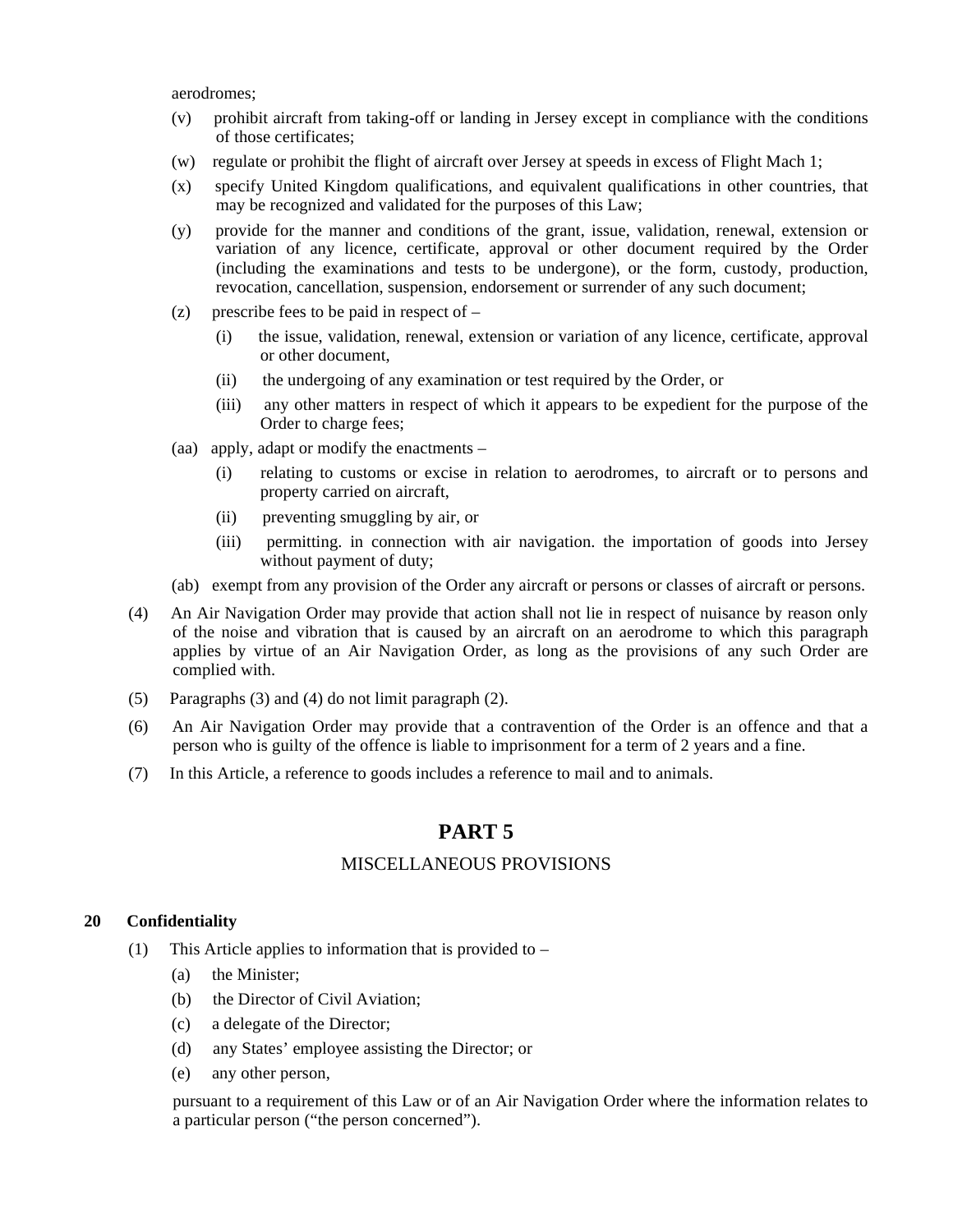- (2) A person who receives the information pursuant to this Law or an Air Navigation Order is guilty of an offence and liable to a fine if the person discloses the information otherwise than in accordance with this Article, unless the person –
	- (a) did not know, and had no reason to suspect, that the information had been provided as mentioned in paragraph (1); or
	- (b) took all reasonable steps and exercised all due diligence to avoid the commission of the offence.
- (3) The information may be disclosed
	- (a) to the Minister;
	- (b) to the Council of Ministers;
	- (c) to the Director of Civil Aviation;
	- (d) to a delegate of the Director;
	- (e) to any States' employee assisting the Director;
	- (f) to the Civil Aviation Authority of the United Kingdom or an officer of that body;
	- (g) to an organization in a jurisdiction outside the United Kingdom that carries out in that jurisdiction functions similar to those carried out in the United Kingdom by the Civil Aviation Authority or to an officer of such an organization;
	- (h) with the approval of the Minister, to an international organization of which the United Kingdom or Jersey is a member.
- (4) It may also be disclosed in connection with
	- (a) negotiations conducted on behalf of Jersey with representatives of the government of any country or territory outside Jersey; or
	- (b) the discharge of any obligation of the United Kingdom or Jersey under international arrangements.
- (5) It may also be disclosed
	- (a) with a view to the institution or otherwise of criminal or civil proceedings arising out of an enactment relating to civil aviation; or
	- (b) for the purposes of any criminal investigation or of any investigation under such an enactment.
- (6) The information may also be disclosed
	- (a) if the person concerned has consented to the disclosure of the information;
	- (b) if the Director, after affording the person concerned an opportunity to make representations about the information and considering any representation so made, determines that it may be disclosed;
	- (c) if the person concerned is an individual who is dead, and the Director determines that it may be disclosed;
	- (d) if the person concerned is a body corporate that has ceased to exist, and the Director determines that it may be disclosed;
	- (e) if the person concerned (whether an individual or a body corporate) cannot be found after all reasonable inquiries have been made, and the Director determines that it may be disclosed; or
	- (f) if the Director determines that the information is of the same kind as other information in respect of which the Director has made a determination under this paragraph that it may be disclosed.
- (7) This Article does not prohibit the disclosure of information that is or has been available to the public from any other source.
- (8) Nothing in this Article authorizes the making of a disclosure in contravention of the Data Protection (Jersey) Law  $2005^{[4]}$ .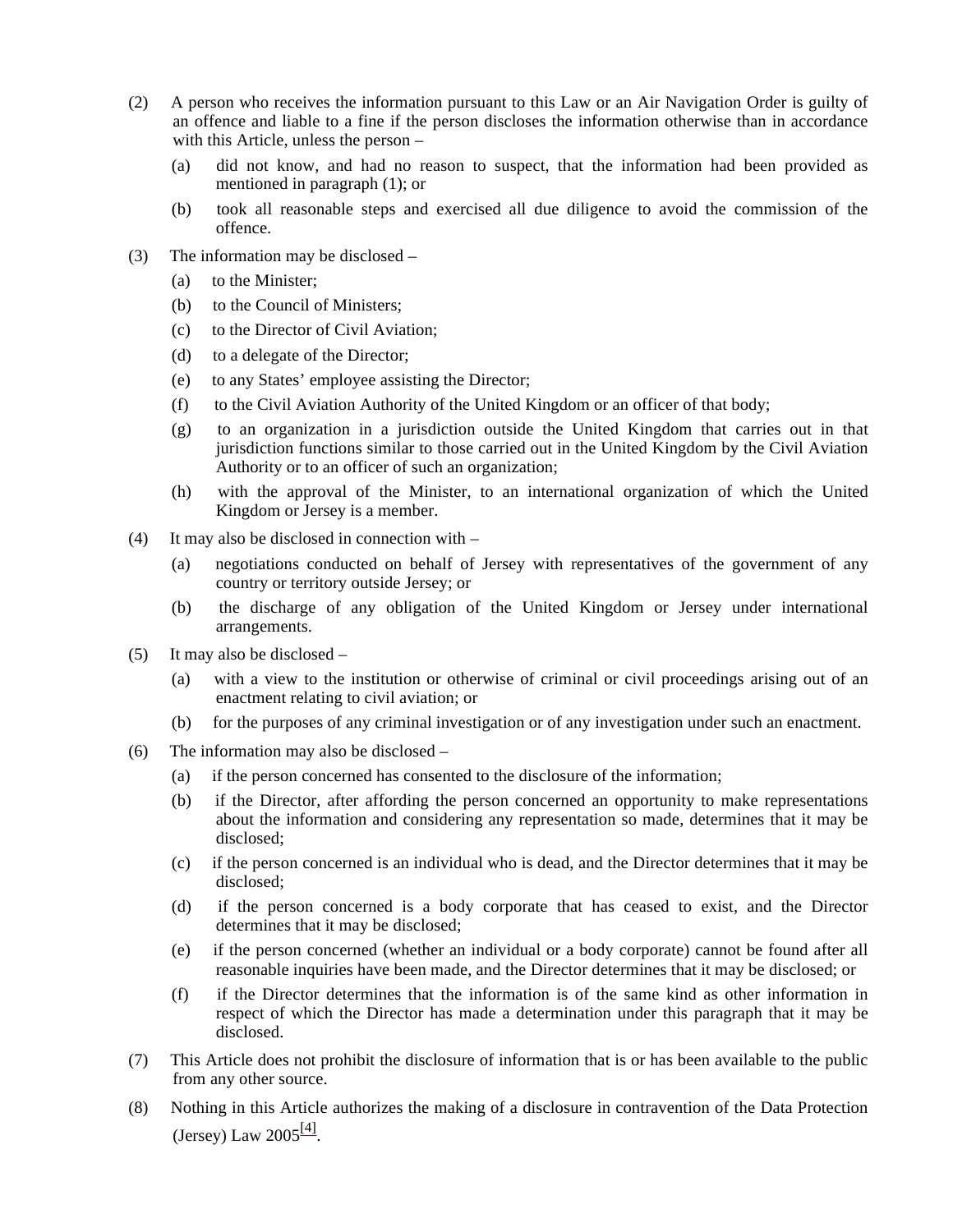#### **21 Implementation of international obligations**

The States may by Regulations amend this Law to give effect to –

- (a) any international agreement;
- (b) other international instrument; or
- (c) international obligation,

that relates to civil aviation and is binding on Jersey.

#### **22 Application to Crown**

- (1) Except as otherwise provided by this Article, this Law binds the Crown.
- (2) A contravention by the Crown of this Law does not make the Crown criminally liable.
- (3) However
	- (a) the Royal Court may, on the application of the Director of Civil Aviation, declare unlawful an act or omission of the Crown that contravenes this Law;
	- (b) this Law applies in any event to persons in the public service of the Crown as it applies to other persons.
- (4) If the Lieutenant-Governor certifies that it appears to him or her that it is requisite or expedient that, in the interests of national security, a power under this Law that is specified in the certificate should not be exercisable in relation to Crown land specified in the certificate, the power shall not be exercisable in respect of the land.
- (5) This Law does not apply to Her Majesty in her private capacity.

#### **23 Consequential amendments**

The enactments specified in the Schedule are amended in the manner set out in the Schedule.

#### **24 Transitional provisions**

From the day this Article came into force, each approval, certificate or validation that –

- (a) had been granted, issued, renewed, made or given under an enactment of the United Kingdom;
- (b) was in effect immediately before this Article came into force; and
- (c) could have been granted, issued, renewed, made or given under this Law if this Law had been in force when it was so granted, issued, made or given,

continued in force, subject to this Law but otherwise according to its tenor, as if it had been granted, issued, renewed, made or given under this Law.

#### **25 Citation and commencement**

- (1) This Law may be cited as the Civil Aviation (Jersey) Law 200-.
- (2) This Law comes into force on a day or days appointed by the States by Act.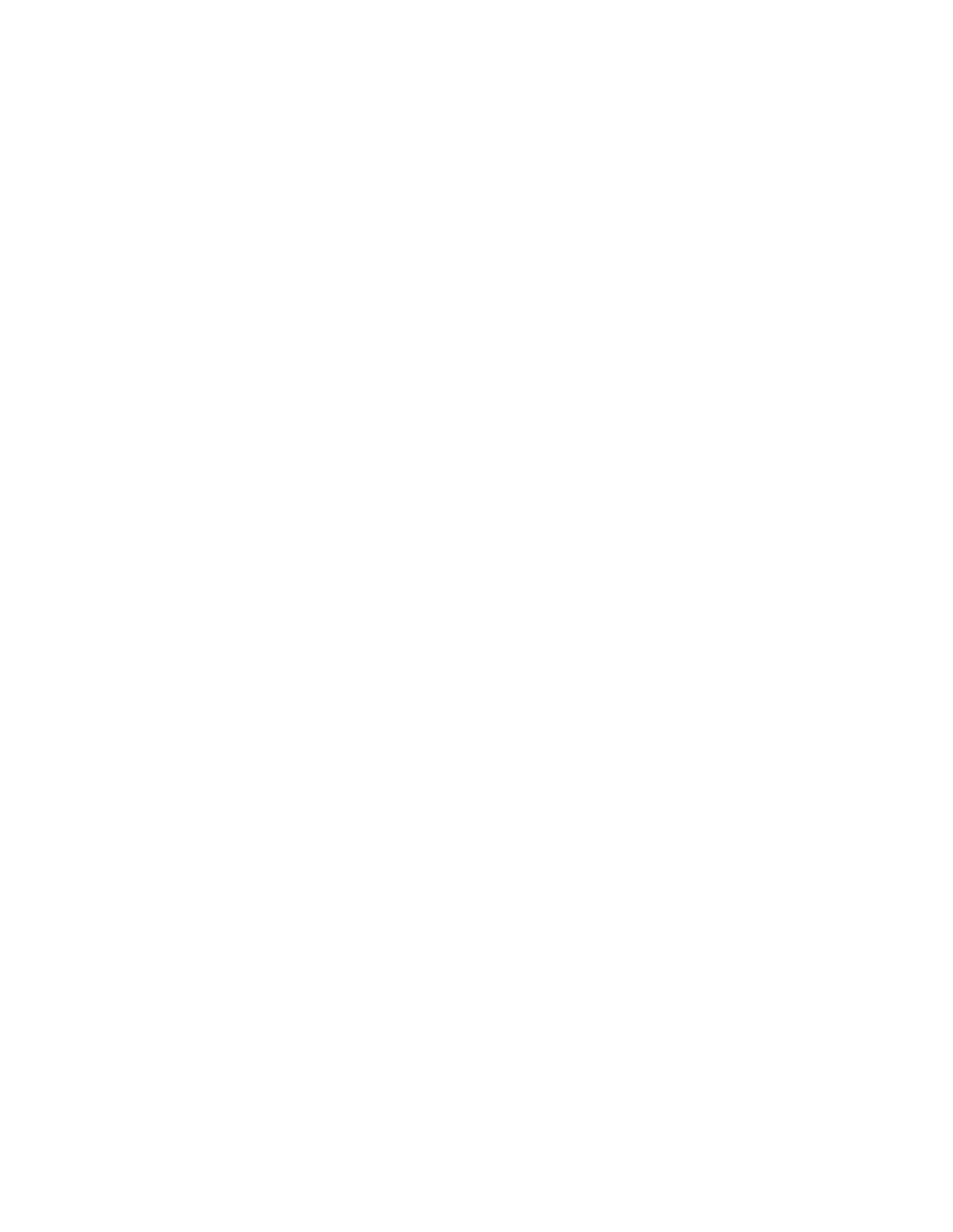#### **SCHEDULE**

#### (Article 23)

#### **ENACTMENTS AMENDED**

#### **1 Aerodromes (Administration) (Jersey) Law 1952[5]**

- (1) In the Long Title, for the words "aerodromes of Jersey" there is substituted the words "aerodromes maintained by the States of Jersey".
- (2) In Article 1, for the definition"aerodrome" there is substituted the definition –

" 'aerodrome' means an aerodrome (as defined in Article 1(1) of the Civil Aviation (Jersey) Law 200-) that is maintained by the States of Jersey and is operated by the Airport Director under an aerodrome licence (as defined in Article 1(1) of that Law);".

(3) In Article 1, for the definition"seadrome" there is substituted the definition –

" 'seadrome' means an area of water that is an aerodrome;".

(4) After Article 1, there is inserted the following Article –

#### **"1A**

This Law applies subject to the provisions of the Civil Aviation (Jersey) Law 200-.".

- (5) For Article 2(3) there is substituted the paragraph  $-$ 
	- "(3) The Airport Director is responsible to the Minister for the policing, administration and management of Jersey Airport and of each other aerodrome maintained by the States of Jersey.".

#### **2 Airport Dues (Jersey) Law 1956[6]**

In Article 1, for the definition "airport" there is substituted the definition –

" 'airport' means an aerodrome (as defined in Article 1(1) of the Civil Aviation (Jersey) Law 200-) that is maintained by the States of Jersey and is operated by the Airport Director under an aerodrome licence (as defined in Article 1(1) of that Law);".

### **3 Customs and Excise (Jersey) Law 1999[7]**

(1) In Article  $1(1)$ , for the definition "aerodrome" there is substituted the definition –

" 'aerodrome' means an aerodrome as defined in Article  $1(1)$  of the Civil Aviation (Jersey) Law 200-;".

(2) In Article  $1(1)$ , after the definition "licence holder" there is inserted the definition –

" 'licensed aerodrome' means an aerodrome in respect of which an aerodrome licence has been issued under Article 12 of the Civil Aviation (Jersey) Law 200- and is in effect;".

(3) In Article 12(1)(b), for the word"aerodrome" there is substituted the words "licensed aerodrome".